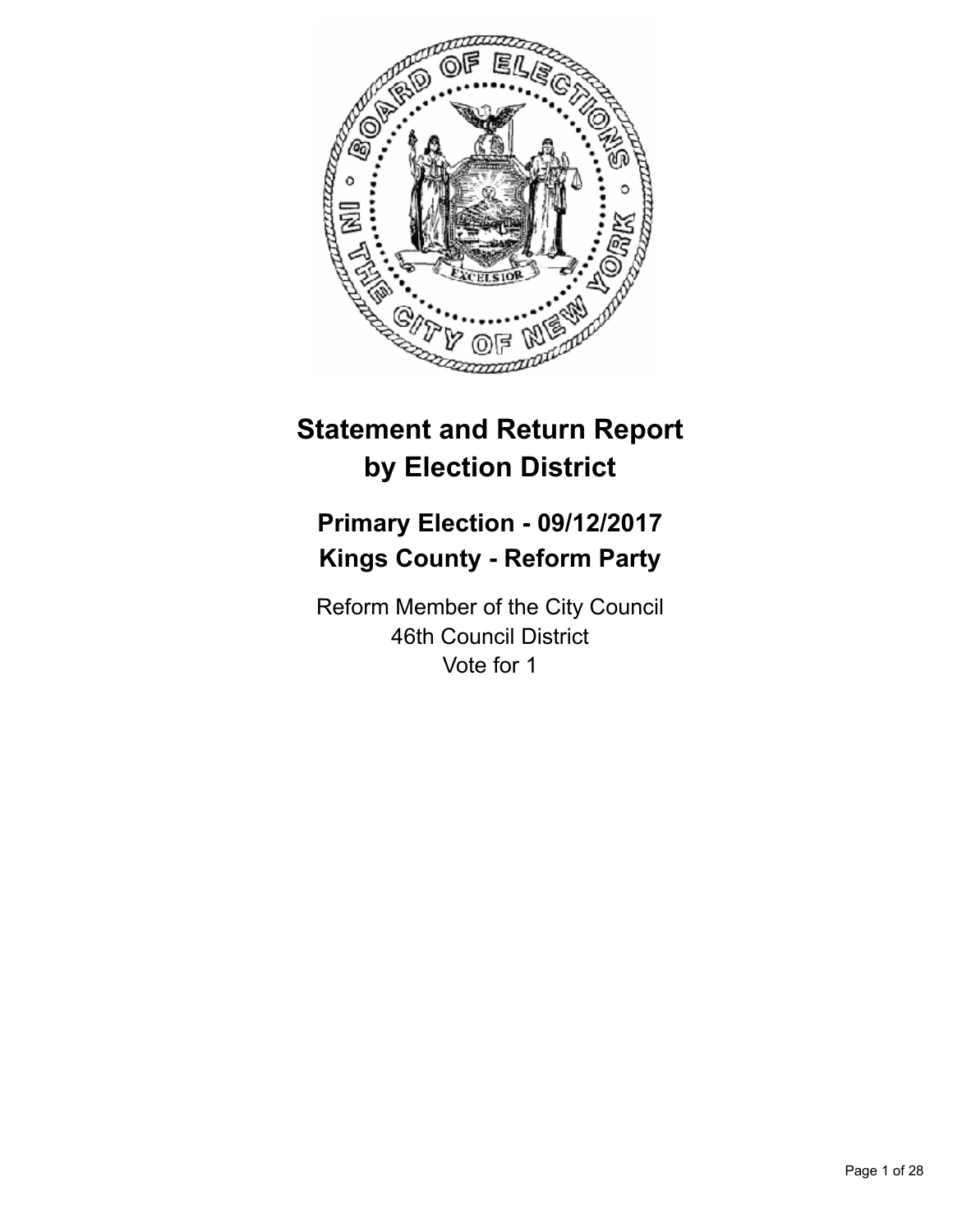

| <b>Total Applicable Ballots</b>                          | 0        |
|----------------------------------------------------------|----------|
| Less - Inapplicable Federal/Special Presidential Ballots | $\Omega$ |
| <b>Total Ballots</b>                                     | $\bf{0}$ |
| AFFIDAVIT                                                | $\Omega$ |
| <b>ABSENTEE / MILITARY</b>                               | $\Omega$ |
| <b>MANUALLY COUNTED EMERGENCY</b>                        | 0        |
| PUBLIC COUNTER                                           | 0        |

# **017/41**

| PUBLIC COUNTER                                           |          |
|----------------------------------------------------------|----------|
| MANUALLY COUNTED EMERGENCY                               | 0        |
| ABSENTEE / MILITARY                                      | $\Omega$ |
| AFFIDAVIT                                                | $\Omega$ |
| <b>Total Ballots</b>                                     |          |
| Less - Inapplicable Federal/Special Presidential Ballots | $\Omega$ |
| <b>Total Applicable Ballots</b>                          |          |
| THOMAS A. MCCARTHY (WRITE-IN)                            |          |
| <b>Total Votes</b>                                       |          |

# **018/41**

| PUBLIC COUNTER                                           | 0            |
|----------------------------------------------------------|--------------|
|                                                          |              |
| MANUALLY COUNTED EMERGENCY                               | $\Omega$     |
|                                                          |              |
| ABSENTEE / MILITARY                                      | $\Omega$     |
|                                                          |              |
| AFFIDAVIT                                                | $\Omega$     |
| <b>Total Ballots</b>                                     | $\mathbf{0}$ |
|                                                          |              |
| Less - Inapplicable Federal/Special Presidential Ballots | $\Omega$     |
|                                                          |              |
| <b>Total Applicable Ballots</b>                          | 0            |
|                                                          |              |

# **022/41**

| PUBLIC COUNTER                                           |          |
|----------------------------------------------------------|----------|
| MANUALLY COUNTED EMERGENCY                               | 0        |
| ABSENTEE / MILITARY                                      | 0        |
| <b>AFFIDAVIT</b>                                         | $\Omega$ |
| <b>Total Ballots</b>                                     |          |
| Less - Inapplicable Federal/Special Presidential Ballots | 0        |
| <b>Total Applicable Ballots</b>                          |          |
| Unrecorded                                               |          |

| <b>PUBLIC COUNTER</b>                                    |          |
|----------------------------------------------------------|----------|
| MANUALLY COUNTED EMERGENCY                               | 0        |
| ABSENTEE / MILITARY                                      | 0        |
| AFFIDAVIT                                                | $\Omega$ |
| <b>Total Ballots</b>                                     |          |
| Less - Inapplicable Federal/Special Presidential Ballots | 0        |
| <b>Total Applicable Ballots</b>                          |          |
| UNATTRIBUTABLE WRITE-IN (WRITE-IN)                       |          |
| <b>Total Votes</b>                                       |          |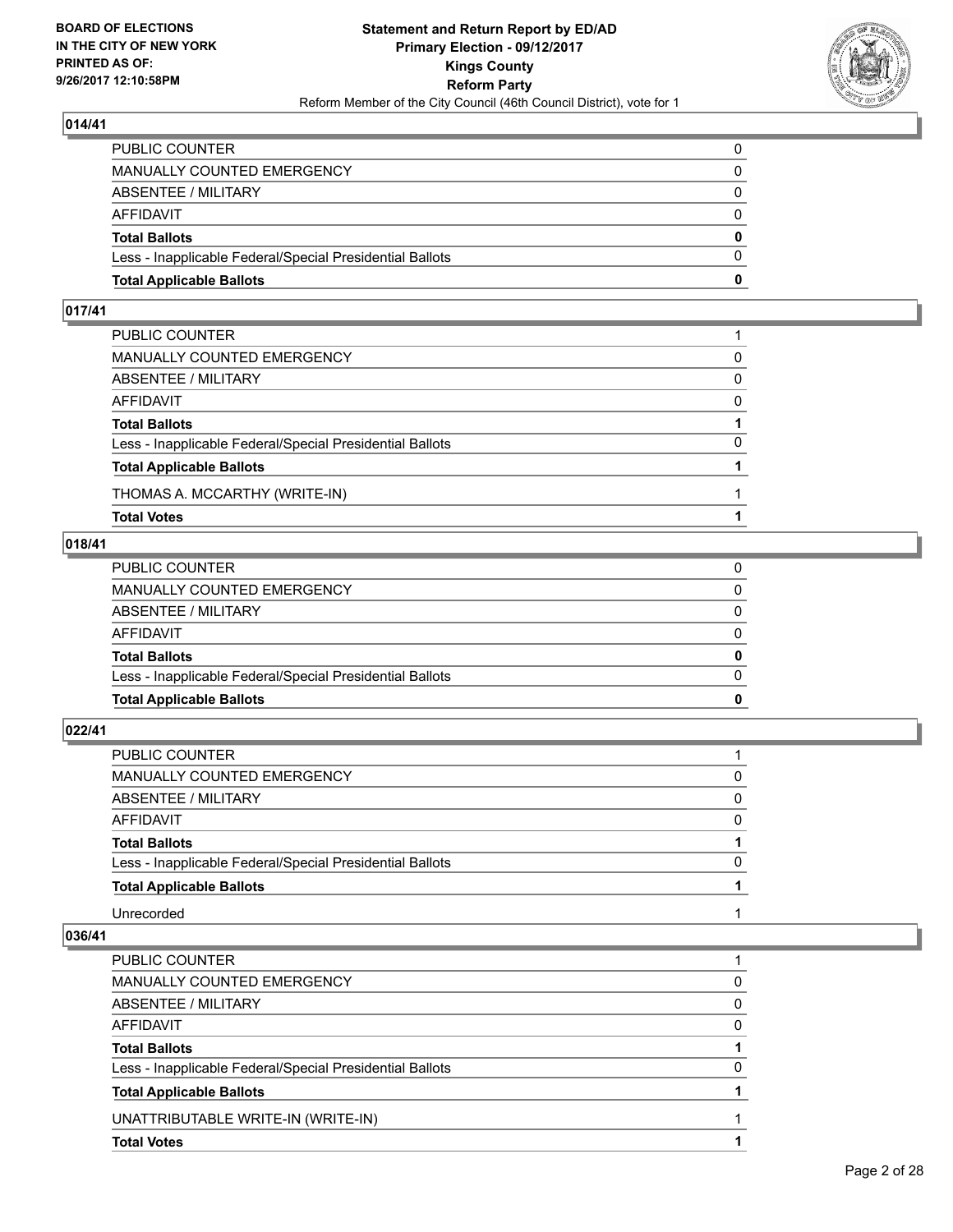

| <b>Total Applicable Ballots</b>                          | o        |
|----------------------------------------------------------|----------|
| Less - Inapplicable Federal/Special Presidential Ballots | 0        |
| <b>Total Ballots</b>                                     | $\bf{0}$ |
| <b>AFFIDAVIT</b>                                         | $\Omega$ |
| <b>ABSENTEE / MILITARY</b>                               | 0        |
| <b>MANUALLY COUNTED EMERGENCY</b>                        | $\Omega$ |
| PUBLIC COUNTER                                           | 0        |

# **038/41**

| PUBLIC COUNTER                                           | 0            |
|----------------------------------------------------------|--------------|
|                                                          |              |
| MANUALLY COUNTED EMERGENCY                               | 0            |
|                                                          |              |
| ABSENTEE / MILITARY                                      | $\Omega$     |
|                                                          |              |
|                                                          |              |
| AFFIDAVIT                                                | $\Omega$     |
|                                                          |              |
| <b>Total Ballots</b>                                     | $\mathbf{0}$ |
|                                                          |              |
| Less - Inapplicable Federal/Special Presidential Ballots | $\Omega$     |
|                                                          |              |
| <b>Total Applicable Ballots</b>                          | 0            |
|                                                          |              |

#### **046/41**

| PUBLIC COUNTER                                           |          |
|----------------------------------------------------------|----------|
| MANUALLY COUNTED EMERGENCY                               | 0        |
| ABSENTEE / MILITARY                                      | $\Omega$ |
| AFFIDAVIT                                                | $\Omega$ |
| <b>Total Ballots</b>                                     |          |
| Less - Inapplicable Federal/Special Presidential Ballots | $\Omega$ |
| <b>Total Applicable Ballots</b>                          |          |
| Unrecorded                                               |          |

#### **049/41**

| <b>Total Applicable Ballots</b>                          | 0        |
|----------------------------------------------------------|----------|
| Less - Inapplicable Federal/Special Presidential Ballots | $\Omega$ |
| <b>Total Ballots</b>                                     | 0        |
| AFFIDAVIT                                                | 0        |
| ABSENTEE / MILITARY                                      | 0        |
| MANUALLY COUNTED EMERGENCY                               | 0        |
| <b>PUBLIC COUNTER</b>                                    |          |

| <b>PUBLIC COUNTER</b>                                    | 2        |
|----------------------------------------------------------|----------|
| MANUALLY COUNTED EMERGENCY                               | 0        |
| ABSENTEE / MILITARY                                      | 0        |
| AFFIDAVIT                                                | $\Omega$ |
| <b>Total Ballots</b>                                     | 2        |
| Less - Inapplicable Federal/Special Presidential Ballots | 0        |
| <b>Total Applicable Ballots</b>                          |          |
| Unrecorded                                               | 2        |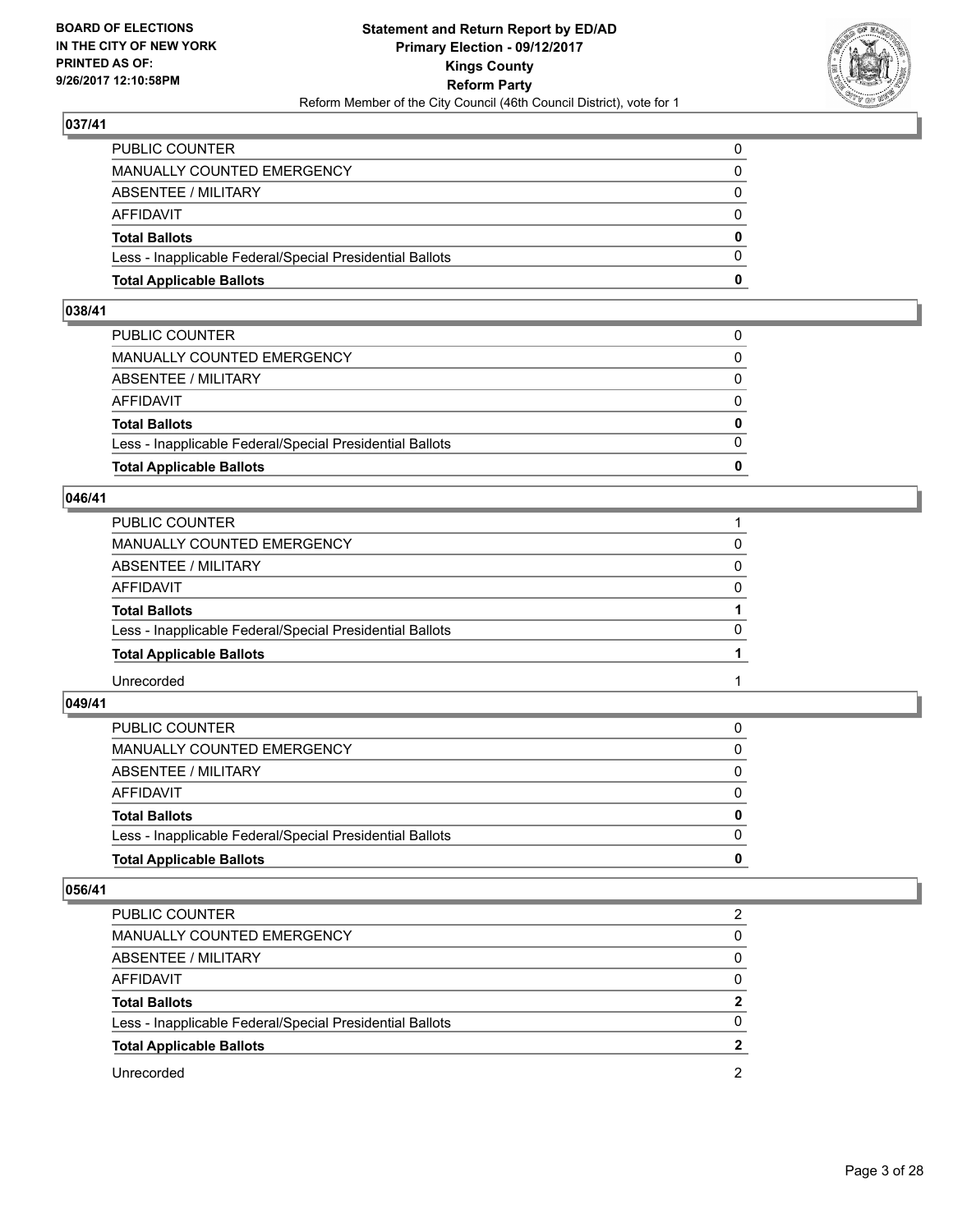

| <b>Total Applicable Ballots</b>                          | 0        |
|----------------------------------------------------------|----------|
| Less - Inapplicable Federal/Special Presidential Ballots | $\Omega$ |
| <b>Total Ballots</b>                                     | 0        |
| <b>AFFIDAVIT</b>                                         | 0        |
| ABSENTEE / MILITARY                                      | $\Omega$ |
| <b>MANUALLY COUNTED EMERGENCY</b>                        |          |
| PUBLIC COUNTER                                           |          |

# **061/41**

| PUBLIC COUNTER                                           | 2              |
|----------------------------------------------------------|----------------|
| MANUALLY COUNTED EMERGENCY                               | $\mathbf{0}$   |
| ABSENTEE / MILITARY                                      | $\mathbf{0}$   |
| AFFIDAVIT                                                | $\mathbf{0}$   |
| Total Ballots                                            | $\mathbf{2}$   |
| Less - Inapplicable Federal/Special Presidential Ballots | 0              |
| <b>Total Applicable Ballots</b>                          | $\overline{2}$ |
| CHAIM DEUTSCH (WRITE-IN)                                 |                |
| UNATTRIBUTABLE WRITE-IN (WRITE-IN)                       |                |
| <b>Total Votes</b>                                       | 2              |
|                                                          |                |

# **062/41**

| PUBLIC COUNTER                                           | 4            |
|----------------------------------------------------------|--------------|
| MANUALLY COUNTED EMERGENCY                               | 0            |
| ABSENTEE / MILITARY                                      | 0            |
| AFFIDAVIT                                                | $\mathbf{0}$ |
| Total Ballots                                            | 4            |
| Less - Inapplicable Federal/Special Presidential Ballots | $\mathbf{0}$ |
| <b>Total Applicable Ballots</b>                          | 4            |
| <b>VINCENT GENTILE (WRITE-IN)</b>                        |              |
| <b>Total Votes</b>                                       |              |
| Unrecorded                                               | 3            |

| <b>Total Votes</b>                                       |              |
|----------------------------------------------------------|--------------|
| UNATTRIBUTABLE WRITE-IN (WRITE-IN)                       | 2            |
| <b>Total Applicable Ballots</b>                          | 2            |
| Less - Inapplicable Federal/Special Presidential Ballots | 0            |
| <b>Total Ballots</b>                                     | 2            |
| <b>AFFIDAVIT</b>                                         | $\Omega$     |
| ABSENTEE / MILITARY                                      | 0            |
| MANUALLY COUNTED EMERGENCY                               | <sup>0</sup> |
| PUBLIC COUNTER                                           | 2            |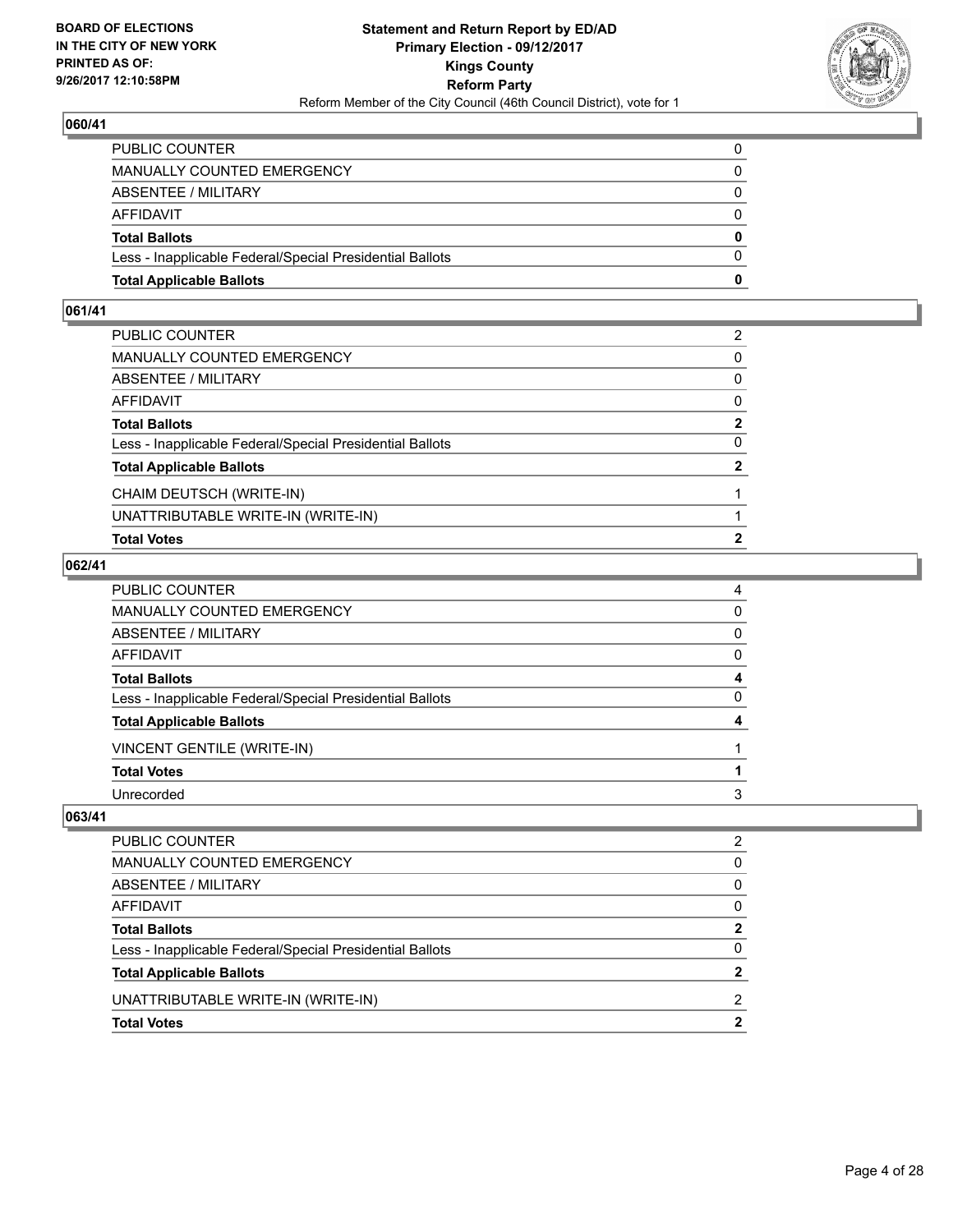

| PUBLIC COUNTER                                           |   |
|----------------------------------------------------------|---|
| MANUALLY COUNTED EMERGENCY                               |   |
| <b>ABSENTEE / MILITARY</b>                               |   |
| AFFIDAVIT                                                |   |
| <b>Total Ballots</b>                                     | 2 |
| Less - Inapplicable Federal/Special Presidential Ballots |   |
| <b>Total Applicable Ballots</b>                          |   |
| Unrecorded                                               |   |

# **066/41**

| <b>Total Applicable Ballots</b>                          | 0            |
|----------------------------------------------------------|--------------|
|                                                          |              |
| Less - Inapplicable Federal/Special Presidential Ballots | $\Omega$     |
| <b>Total Ballots</b>                                     | $\mathbf{0}$ |
| AFFIDAVIT                                                | $\Omega$     |
| ABSENTEE / MILITARY                                      | $\Omega$     |
| MANUALLY COUNTED EMERGENCY                               | 0            |
| PUBLIC COUNTER                                           | $\Omega$     |

# **067/41**

| PUBLIC COUNTER                                           |          |
|----------------------------------------------------------|----------|
| MANUALLY COUNTED EMERGENCY                               | 0        |
| ABSENTEE / MILITARY                                      | 0        |
| AFFIDAVIT                                                | $\Omega$ |
| <b>Total Ballots</b>                                     |          |
| Less - Inapplicable Federal/Special Presidential Ballots | $\Omega$ |
| <b>Total Applicable Ballots</b>                          |          |
| UNATTRIBUTABLE WRITE-IN (WRITE-IN)                       |          |
| <b>Total Votes</b>                                       |          |

# **068/41**

| PUBLIC COUNTER                                           |          |
|----------------------------------------------------------|----------|
| MANUALLY COUNTED EMERGENCY                               | 0        |
| ABSENTEE / MILITARY                                      | $\Omega$ |
| AFFIDAVIT                                                | $\Omega$ |
| <b>Total Ballots</b>                                     |          |
| Less - Inapplicable Federal/Special Presidential Ballots | $\Omega$ |
| <b>Total Applicable Ballots</b>                          |          |
| Unrecorded                                               |          |

| $\Omega$ |
|----------|
| 0        |
| $\Omega$ |
| 0        |
| $\Omega$ |
|          |
|          |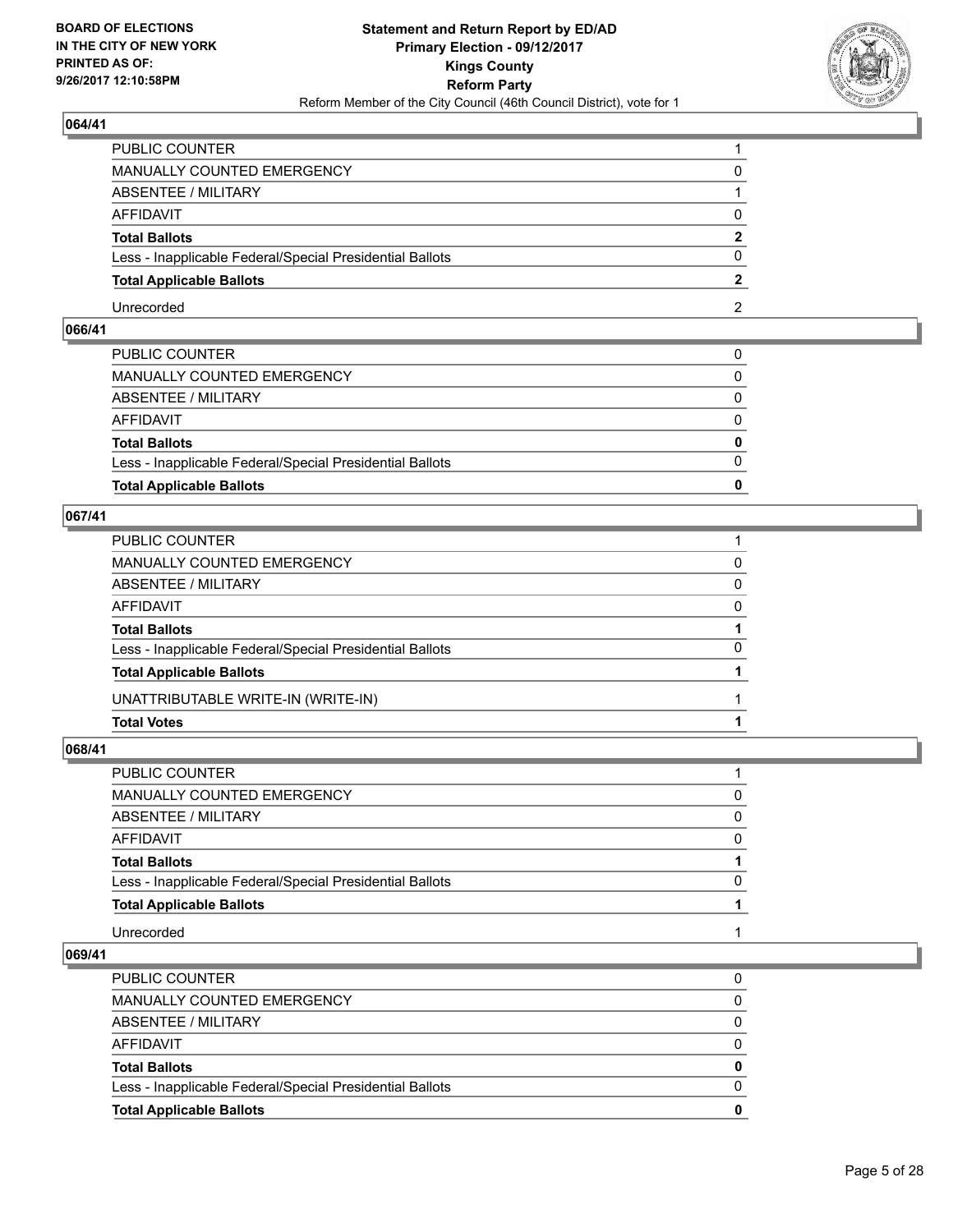

| PUBLIC COUNTER                                           |          |
|----------------------------------------------------------|----------|
| MANUALLY COUNTED EMERGENCY                               | 0        |
| ABSENTEE / MILITARY                                      | $\Omega$ |
| <b>AFFIDAVIT</b>                                         | $\Omega$ |
| <b>Total Ballots</b>                                     |          |
| Less - Inapplicable Federal/Special Presidential Ballots | 0        |
| <b>Total Applicable Ballots</b>                          |          |
| UNATTRIBUTABLE WRITE-IN (WRITE-IN)                       |          |
| <b>Total Votes</b>                                       |          |

| $\Omega$ |
|----------|
|          |
| $\bf{0}$ |
| 0        |
| 0        |
| 0        |
| 0        |
|          |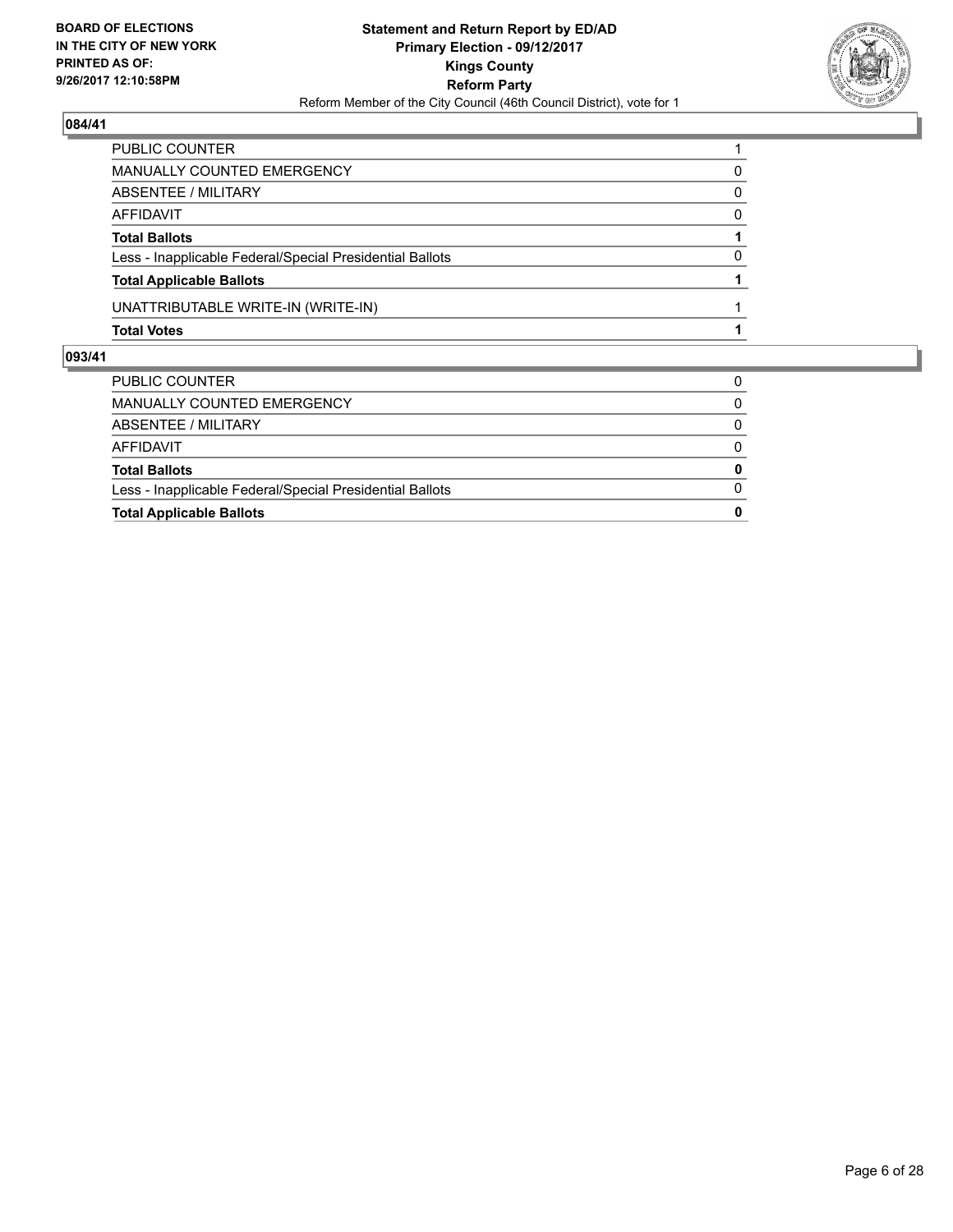

| <b>Total Applicable Ballots</b>                          | 0        |
|----------------------------------------------------------|----------|
| Less - Inapplicable Federal/Special Presidential Ballots | $\Omega$ |
| <b>Total Ballots</b>                                     | $\bf{0}$ |
| AFFIDAVIT                                                | $\Omega$ |
| <b>ABSENTEE / MILITARY</b>                               | $\Omega$ |
| <b>MANUALLY COUNTED EMERGENCY</b>                        | 0        |
| PUBLIC COUNTER                                           | 0        |

#### **057/58**

| <b>Total Applicable Ballots</b>                          | 0            |
|----------------------------------------------------------|--------------|
|                                                          |              |
| Less - Inapplicable Federal/Special Presidential Ballots | $\Omega$     |
| <b>Total Ballots</b>                                     | $\mathbf{0}$ |
| AFFIDAVIT                                                | $\Omega$     |
| ABSENTEE / MILITARY                                      | $\Omega$     |
| MANUALLY COUNTED EMERGENCY                               | 0            |
| PUBLIC COUNTER                                           |              |
|                                                          |              |

#### **059/58**

| <b>Total Applicable Ballots</b>                          | 0        |
|----------------------------------------------------------|----------|
| Less - Inapplicable Federal/Special Presidential Ballots | $\Omega$ |
| <b>Total Ballots</b>                                     | 0        |
| <b>AFFIDAVIT</b>                                         | 0        |
| ABSENTEE / MILITARY                                      | 0        |
| MANUALLY COUNTED EMERGENCY                               | 0        |
| PUBLIC COUNTER                                           |          |

#### **060/58**

| <b>PUBLIC COUNTER</b>                                    |              |
|----------------------------------------------------------|--------------|
| MANUALLY COUNTED EMERGENCY                               | 0            |
| ABSENTEE / MILITARY                                      | 0            |
| <b>AFFIDAVIT</b>                                         | 0            |
| <b>Total Ballots</b>                                     |              |
| Less - Inapplicable Federal/Special Presidential Ballots | <sup>0</sup> |
| <b>Total Applicable Ballots</b>                          |              |
| Unrecorded                                               |              |

| PUBLIC COUNTER                                           |              |
|----------------------------------------------------------|--------------|
| <b>MANUALLY COUNTED EMERGENCY</b>                        | 0            |
| ABSENTEE / MILITARY                                      | <sup>0</sup> |
| AFFIDAVIT                                                | 0            |
| <b>Total Ballots</b>                                     |              |
| Less - Inapplicable Federal/Special Presidential Ballots | O            |
| <b>Total Applicable Ballots</b>                          |              |
| UNATTRIBUTABLE WRITE-IN (WRITE-IN)                       |              |
| <b>Total Votes</b>                                       |              |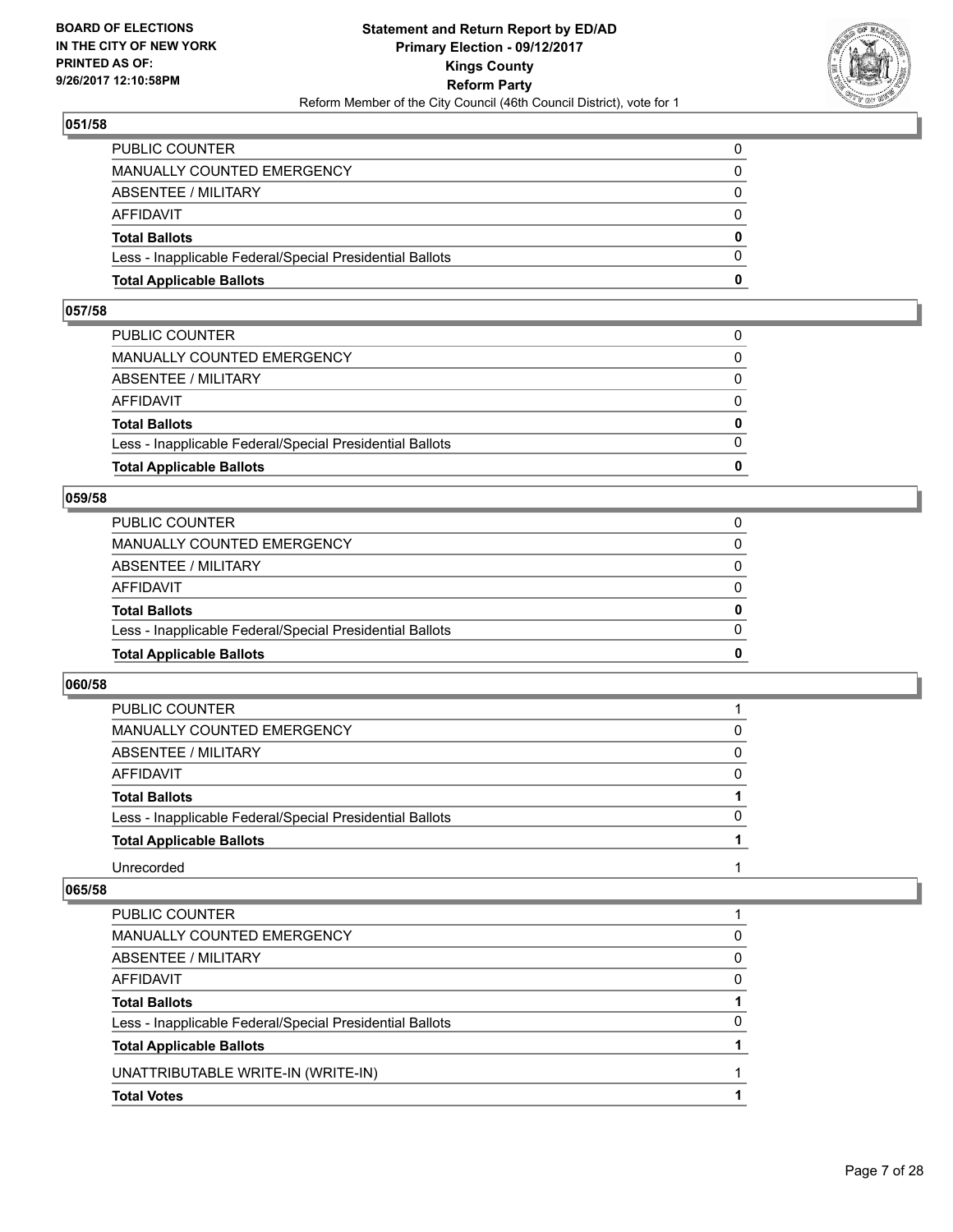

| PUBLIC COUNTER                                           | ◠ |
|----------------------------------------------------------|---|
| <b>MANUALLY COUNTED EMERGENCY</b>                        |   |
| <b>ABSENTEE / MILITARY</b>                               |   |
| AFFIDAVIT                                                |   |
| <b>Total Ballots</b>                                     | ּ |
| Less - Inapplicable Federal/Special Presidential Ballots |   |
| <b>Total Applicable Ballots</b>                          |   |
| Unrecorded                                               |   |

# **071/58**

| <b>Total Applicable Ballots</b>                          | 0            |
|----------------------------------------------------------|--------------|
| Less - Inapplicable Federal/Special Presidential Ballots | $\Omega$     |
| <b>Total Ballots</b>                                     | $\mathbf{0}$ |
| AFFIDAVIT                                                | $\Omega$     |
| ABSENTEE / MILITARY                                      | $\mathbf{0}$ |
| MANUALLY COUNTED EMERGENCY                               | 0            |
| PUBLIC COUNTER                                           |              |

### **074/58**

| PUBLIC COUNTER                                           |              |
|----------------------------------------------------------|--------------|
| MANUALLY COUNTED EMERGENCY                               | 0            |
| ABSENTEE / MILITARY                                      |              |
| AFFIDAVIT                                                | 0            |
| Total Ballots                                            | $\mathbf{2}$ |
| Less - Inapplicable Federal/Special Presidential Ballots | 0            |
| <b>Total Applicable Ballots</b>                          | $\mathbf{2}$ |
| UNATTRIBUTABLE WRITE-IN (WRITE-IN)                       |              |
| <b>Total Votes</b>                                       |              |
| Unrecorded                                               |              |

#### **075/58**

| PUBLIC COUNTER                                           |          |
|----------------------------------------------------------|----------|
| MANUALLY COUNTED EMERGENCY                               | 0        |
| ABSENTEE / MILITARY                                      | $\Omega$ |
| AFFIDAVIT                                                | 0        |
| <b>Total Ballots</b>                                     |          |
| Less - Inapplicable Federal/Special Presidential Ballots |          |
| <b>Total Applicable Ballots</b>                          |          |
| Unrecorded                                               |          |

| <b>Total Applicable Ballots</b>                          | 0        |
|----------------------------------------------------------|----------|
| Less - Inapplicable Federal/Special Presidential Ballots | $\Omega$ |
| <b>Total Ballots</b>                                     | 0        |
| AFFIDAVIT                                                | 0        |
| ABSENTEE / MILITARY                                      | $\Omega$ |
| MANUALLY COUNTED EMERGENCY                               | $\Omega$ |
| PUBLIC COUNTER                                           | 0        |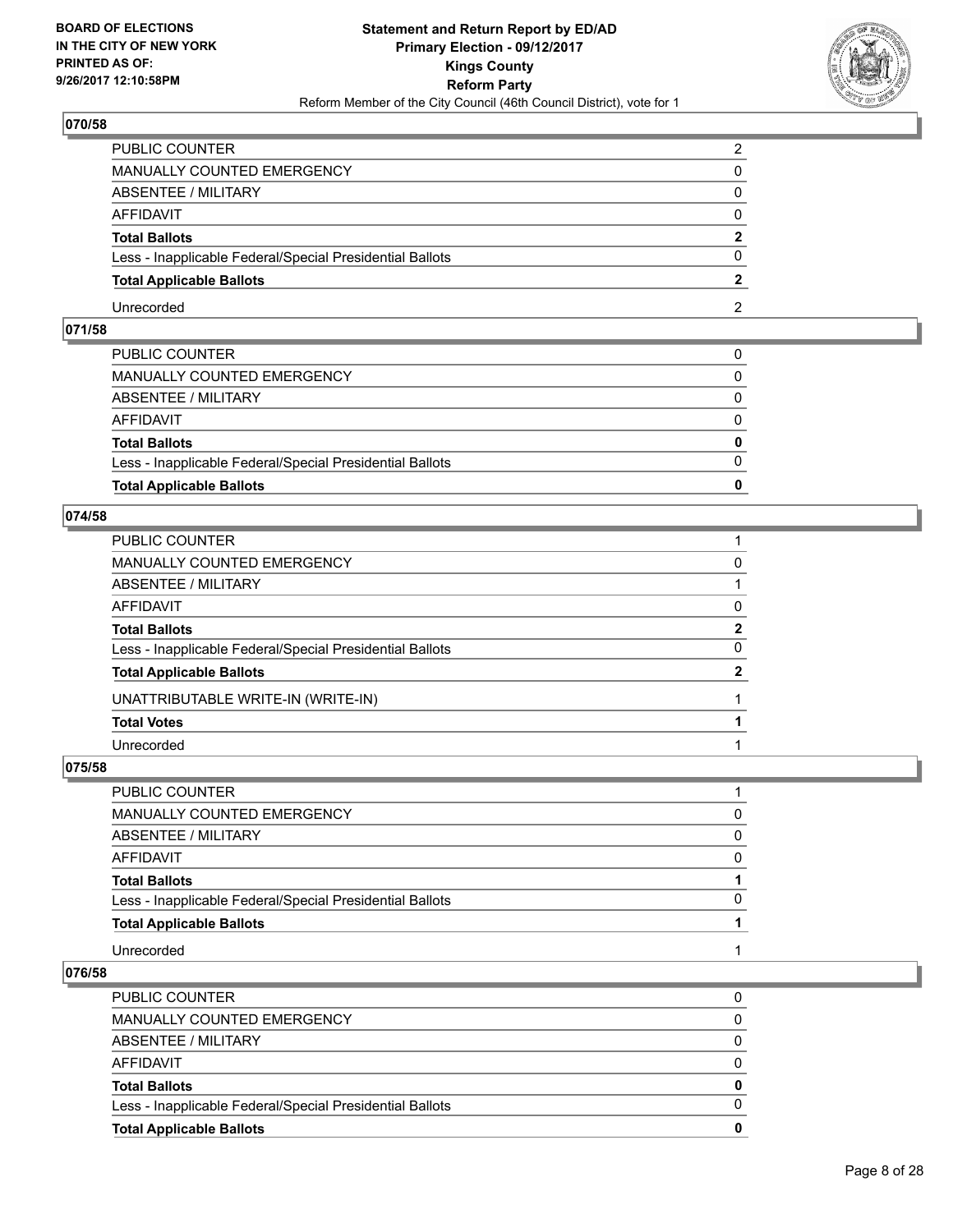

| PUBLIC COUNTER                                           |              |
|----------------------------------------------------------|--------------|
| <b>MANUALLY COUNTED EMERGENCY</b>                        |              |
| <b>ABSENTEE / MILITARY</b>                               | O            |
| AFFIDAVIT                                                | $\mathbf{O}$ |
| <b>Total Ballots</b>                                     |              |
| Less - Inapplicable Federal/Special Presidential Ballots |              |
| <b>Total Applicable Ballots</b>                          |              |
| Unrecorded                                               |              |

# **078/58**

| <b>Total Applicable Ballots</b>                          | 0            |
|----------------------------------------------------------|--------------|
| Less - Inapplicable Federal/Special Presidential Ballots | $\Omega$     |
| <b>Total Ballots</b>                                     | $\mathbf{0}$ |
| AFFIDAVIT                                                | $\Omega$     |
| ABSENTEE / MILITARY                                      | $\Omega$     |
| MANUALLY COUNTED EMERGENCY                               | $\mathbf{0}$ |
| PUBLIC COUNTER                                           | $\Omega$     |

# **079/58**

| PUBLIC COUNTER                                           |          |
|----------------------------------------------------------|----------|
| MANUALLY COUNTED EMERGENCY                               | 0        |
| ABSENTEE / MILITARY                                      | 0        |
| AFFIDAVIT                                                | $\Omega$ |
| <b>Total Ballots</b>                                     |          |
| Less - Inapplicable Federal/Special Presidential Ballots | $\Omega$ |
| <b>Total Applicable Ballots</b>                          |          |
| BILL PERKINS (WRITE-IN)                                  |          |
| <b>Total Votes</b>                                       |          |

| PUBLIC COUNTER                                           | 0            |
|----------------------------------------------------------|--------------|
| MANUALLY COUNTED EMERGENCY                               | 0            |
| ABSENTEE / MILITARY                                      | $\Omega$     |
| AFFIDAVIT                                                | $\Omega$     |
| <b>Total Ballots</b>                                     | $\mathbf{0}$ |
| Less - Inapplicable Federal/Special Presidential Ballots | $\Omega$     |
| <b>Total Applicable Ballots</b>                          | 0            |
|                                                          |              |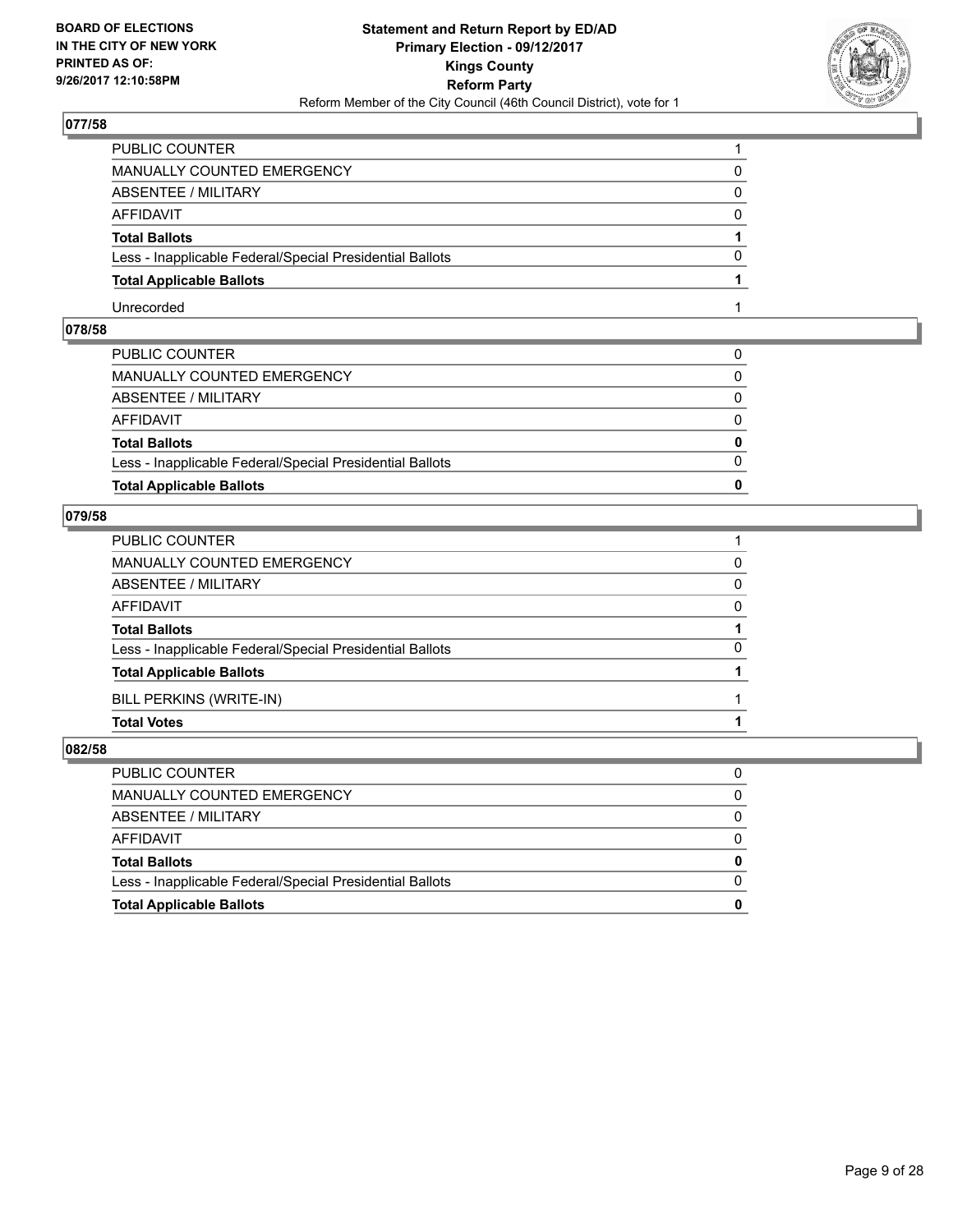

| <b>Total Applicable Ballots</b>                          | 0        |
|----------------------------------------------------------|----------|
| Less - Inapplicable Federal/Special Presidential Ballots | $\Omega$ |
| <b>Total Ballots</b>                                     | $\bf{0}$ |
| AFFIDAVIT                                                | $\Omega$ |
| <b>ABSENTEE / MILITARY</b>                               | $\Omega$ |
| <b>MANUALLY COUNTED EMERGENCY</b>                        | 0        |
| PUBLIC COUNTER                                           | 0        |

#### **005/59**

| <b>Total Applicable Ballots</b>                          | 0            |
|----------------------------------------------------------|--------------|
|                                                          |              |
| Less - Inapplicable Federal/Special Presidential Ballots | $\Omega$     |
| <b>Total Ballots</b>                                     | $\mathbf{0}$ |
| AFFIDAVIT                                                | $\Omega$     |
| ABSENTEE / MILITARY                                      | $\Omega$     |
| MANUALLY COUNTED EMERGENCY                               | 0            |
| PUBLIC COUNTER                                           |              |
|                                                          |              |

#### **006/59**

| <b>Total Applicable Ballots</b>                          | 0        |
|----------------------------------------------------------|----------|
| Less - Inapplicable Federal/Special Presidential Ballots | $\Omega$ |
| <b>Total Ballots</b>                                     | 0        |
| <b>AFFIDAVIT</b>                                         | $\Omega$ |
| ABSENTEE / MILITARY                                      | 0        |
| MANUALLY COUNTED EMERGENCY                               | $\Omega$ |
| PUBLIC COUNTER                                           |          |

#### **007/59**

| <b>PUBLIC COUNTER</b>                                    |              |
|----------------------------------------------------------|--------------|
| MANUALLY COUNTED EMERGENCY                               | 0            |
| ABSENTEE / MILITARY                                      | 0            |
| <b>AFFIDAVIT</b>                                         | 0            |
| <b>Total Ballots</b>                                     |              |
| Less - Inapplicable Federal/Special Presidential Ballots | <sup>0</sup> |
| <b>Total Applicable Ballots</b>                          |              |
| Unrecorded                                               |              |

| PUBLIC COUNTER                                           | 0 |
|----------------------------------------------------------|---|
| MANUALLY COUNTED EMERGENCY                               | 0 |
| ABSENTEE / MILITARY                                      |   |
| AFFIDAVIT                                                |   |
| <b>Total Ballots</b>                                     | 0 |
| Less - Inapplicable Federal/Special Presidential Ballots |   |
| <b>Total Applicable Ballots</b>                          | o |
|                                                          |   |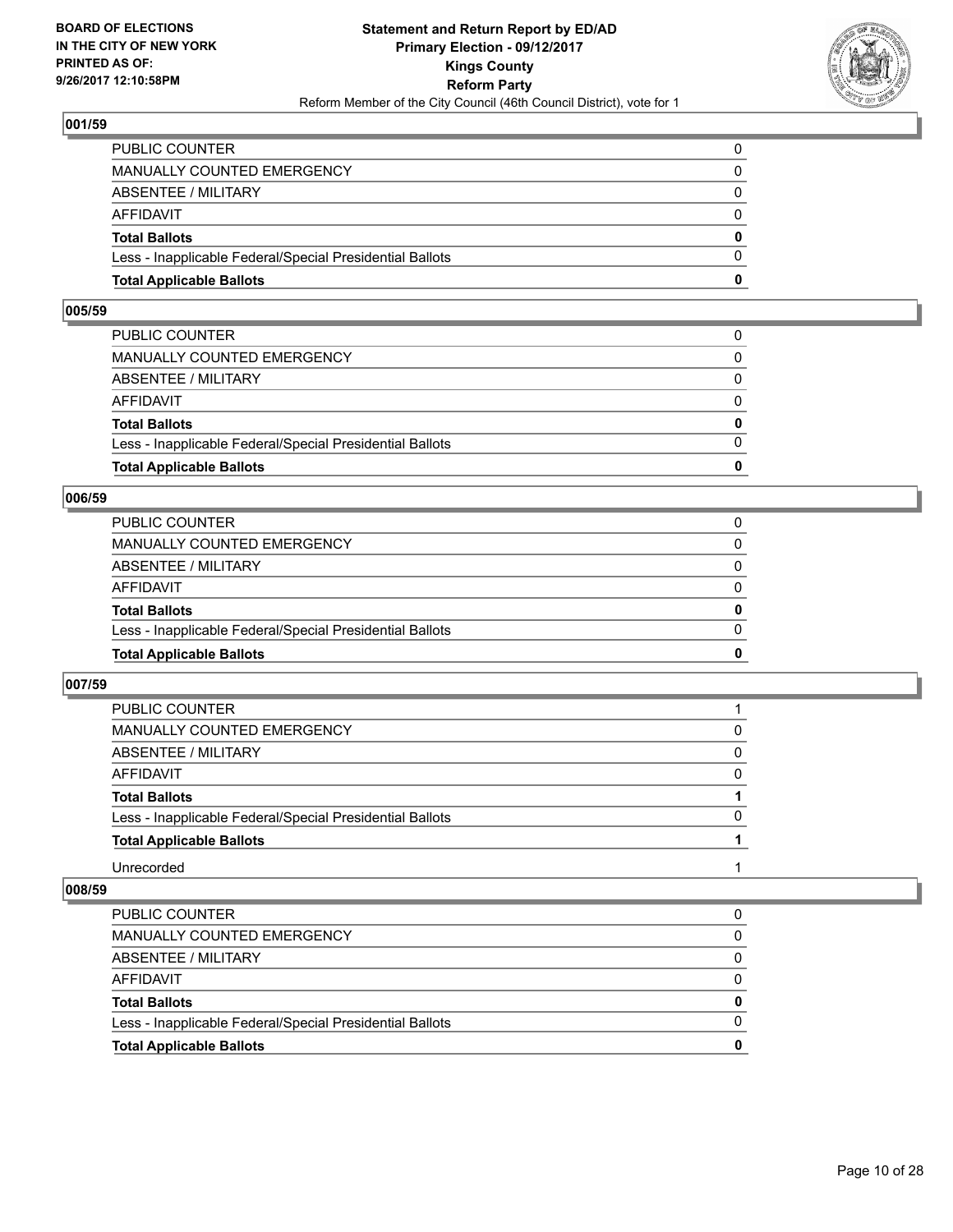

| <b>Total Applicable Ballots</b>                          | 0        |
|----------------------------------------------------------|----------|
| Less - Inapplicable Federal/Special Presidential Ballots | $\Omega$ |
| <b>Total Ballots</b>                                     | $\bf{0}$ |
| AFFIDAVIT                                                | $\Omega$ |
| <b>ABSENTEE / MILITARY</b>                               | $\Omega$ |
| <b>MANUALLY COUNTED EMERGENCY</b>                        | 0        |
| PUBLIC COUNTER                                           | 0        |

#### **011/59**

| <b>Total Applicable Ballots</b>                          | 0            |
|----------------------------------------------------------|--------------|
| Less - Inapplicable Federal/Special Presidential Ballots | $\Omega$     |
| <b>Total Ballots</b>                                     | $\mathbf{0}$ |
| AFFIDAVIT                                                | $\Omega$     |
| ABSENTEE / MILITARY                                      | $\Omega$     |
| MANUALLY COUNTED EMERGENCY                               | $\Omega$     |
| PUBLIC COUNTER                                           |              |

#### **012/59**

| PUBLIC COUNTER                                           |          |
|----------------------------------------------------------|----------|
| <b>MANUALLY COUNTED EMERGENCY</b>                        | 0        |
| <b>ABSENTEE / MILITARY</b>                               | $\Omega$ |
| <b>AFFIDAVIT</b>                                         | $\Omega$ |
| <b>Total Ballots</b>                                     |          |
| Less - Inapplicable Federal/Special Presidential Ballots | $\Omega$ |
| <b>Total Applicable Ballots</b>                          |          |
| Unrecorded                                               |          |

#### **013/59**

| PUBLIC COUNTER                                           |          |
|----------------------------------------------------------|----------|
| MANUALLY COUNTED EMERGENCY                               | 0        |
| ABSENTEE / MILITARY                                      | $\Omega$ |
| AFFIDAVIT                                                | 0        |
| <b>Total Ballots</b>                                     |          |
| Less - Inapplicable Federal/Special Presidential Ballots | 0        |
| <b>Total Applicable Ballots</b>                          |          |
| Unrecorded                                               |          |

| <b>PUBLIC COUNTER</b>                                    |   |
|----------------------------------------------------------|---|
| <b>MANUALLY COUNTED EMERGENCY</b>                        | 0 |
| ABSENTEE / MILITARY                                      | 0 |
| AFFIDAVIT                                                | 0 |
| <b>Total Ballots</b>                                     |   |
| Less - Inapplicable Federal/Special Presidential Ballots |   |
| <b>Total Applicable Ballots</b>                          |   |
| Unrecorded                                               |   |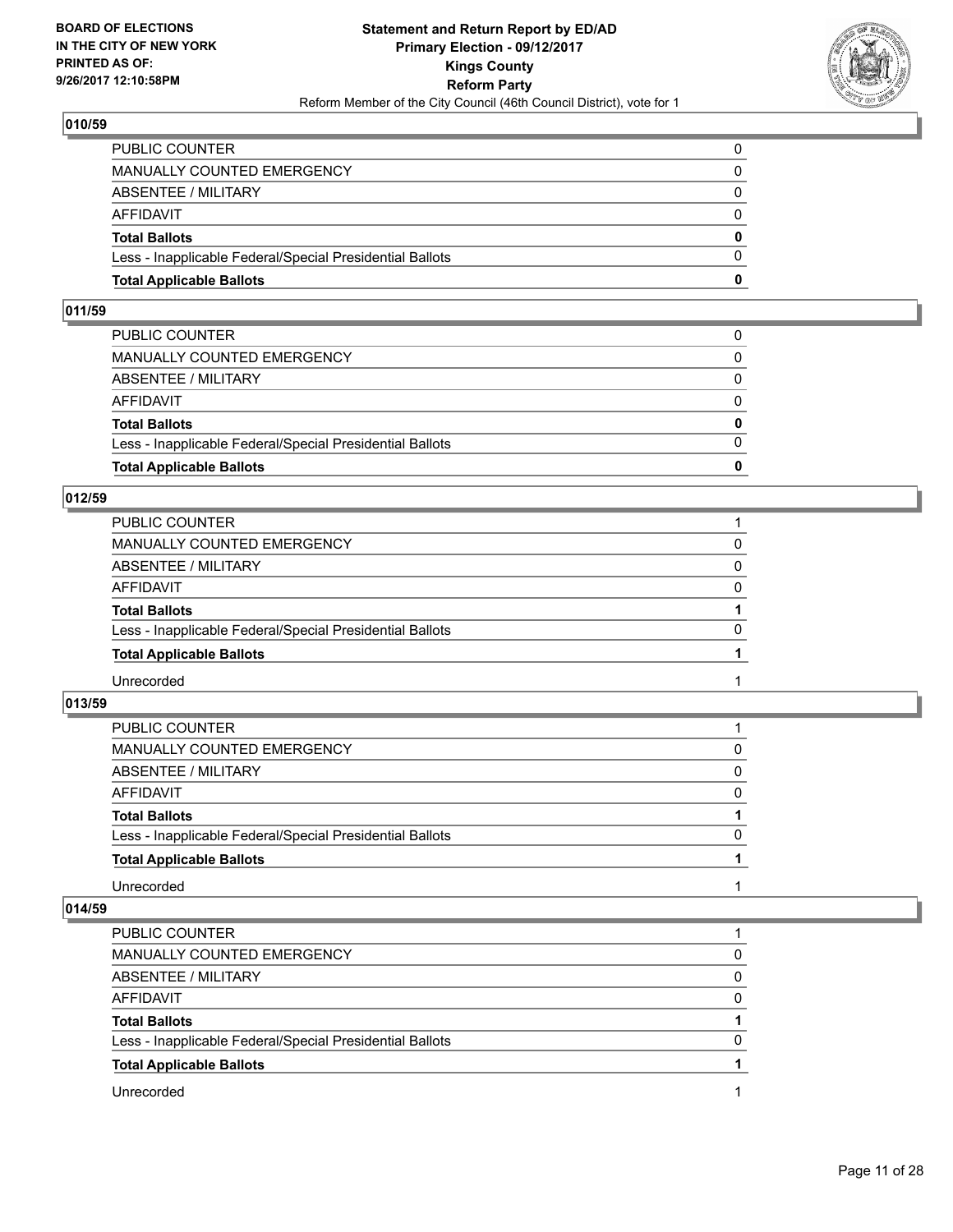

| PUBLIC COUNTER                                           |  |
|----------------------------------------------------------|--|
| <b>MANUALLY COUNTED EMERGENCY</b>                        |  |
| <b>ABSENTEE / MILITARY</b>                               |  |
| AFFIDAVIT                                                |  |
| <b>Total Ballots</b>                                     |  |
| Less - Inapplicable Federal/Special Presidential Ballots |  |
| <b>Total Applicable Ballots</b>                          |  |
| Unrecorded                                               |  |

# **016/59**

| PUBLIC COUNTER                                           |          |
|----------------------------------------------------------|----------|
| MANUALLY COUNTED EMERGENCY                               | 0        |
| ABSENTEE / MILITARY                                      | $\Omega$ |
| AFFIDAVIT                                                | $\Omega$ |
| <b>Total Ballots</b>                                     |          |
| Less - Inapplicable Federal/Special Presidential Ballots | $\Omega$ |
| <b>Total Applicable Ballots</b>                          |          |
| Unrecorded                                               |          |

# **017/59**

| <b>Total Applicable Ballots</b>                          | 0            |
|----------------------------------------------------------|--------------|
| Less - Inapplicable Federal/Special Presidential Ballots | $\Omega$     |
| <b>Total Ballots</b>                                     | $\mathbf{0}$ |
| AFFIDAVIT                                                | $\Omega$     |
| ABSENTEE / MILITARY                                      | 0            |
| MANUALLY COUNTED EMERGENCY                               | $\Omega$     |
| PUBLIC COUNTER                                           | 0            |

#### **018/59**

| PUBLIC COUNTER                                           | 0            |
|----------------------------------------------------------|--------------|
| MANUALLY COUNTED EMERGENCY                               | $\Omega$     |
| ABSENTEE / MILITARY                                      | 0            |
| AFFIDAVIT                                                | $\Omega$     |
| <b>Total Ballots</b>                                     | $\mathbf{0}$ |
| Less - Inapplicable Federal/Special Presidential Ballots | $\Omega$     |
| <b>Total Applicable Ballots</b>                          | 0            |
|                                                          |              |

| <b>PUBLIC COUNTER</b>                                    |          |
|----------------------------------------------------------|----------|
| MANUALLY COUNTED EMERGENCY                               | 0        |
| ABSENTEE / MILITARY                                      | $\Omega$ |
| AFFIDAVIT                                                | 0        |
| <b>Total Ballots</b>                                     |          |
| Less - Inapplicable Federal/Special Presidential Ballots | 0        |
| <b>Total Applicable Ballots</b>                          |          |
| Unrecorded                                               |          |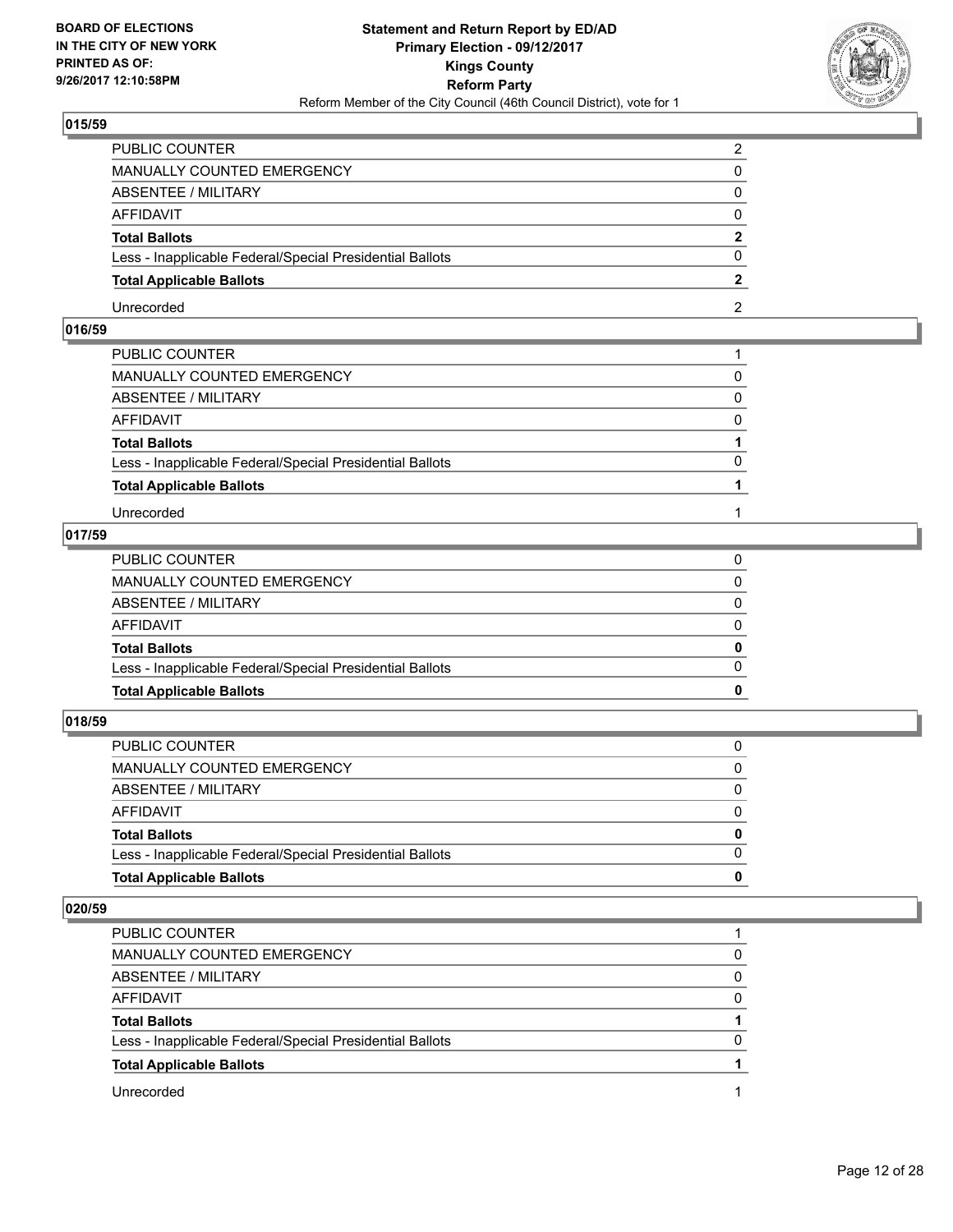

| PUBLIC COUNTER                                           |   |
|----------------------------------------------------------|---|
| <b>MANUALLY COUNTED EMERGENCY</b>                        | 0 |
| <b>ABSENTEE / MILITARY</b>                               | 0 |
| <b>AFFIDAVIT</b>                                         | 0 |
| <b>Total Ballots</b>                                     |   |
| Less - Inapplicable Federal/Special Presidential Ballots | 0 |
| <b>Total Applicable Ballots</b>                          |   |
| CONNIE MELENDEZ (WRITE-IN)                               |   |
| <b>Total Votes</b>                                       |   |

#### **022/59**

| <b>Total Applicable Ballots</b>                          | 0            |
|----------------------------------------------------------|--------------|
| Less - Inapplicable Federal/Special Presidential Ballots | $\Omega$     |
| <b>Total Ballots</b>                                     | $\mathbf{0}$ |
| AFFIDAVIT                                                | $\Omega$     |
| ABSENTEE / MILITARY                                      | $\Omega$     |
| MANUALLY COUNTED EMERGENCY                               | 0            |
| PUBLIC COUNTER                                           | 0            |

#### **024/59**

| <b>Total Applicable Ballots</b>                          | $\bf{0}$     |
|----------------------------------------------------------|--------------|
| Less - Inapplicable Federal/Special Presidential Ballots | $\Omega$     |
| <b>Total Ballots</b>                                     | $\bf{0}$     |
| AFFIDAVIT                                                | 0            |
| ABSENTEE / MILITARY                                      | $\Omega$     |
| MANUALLY COUNTED EMERGENCY                               | $\mathbf{0}$ |
| PUBLIC COUNTER                                           | 0            |
|                                                          |              |

# **025/59**

| Less - Inapplicable Federal/Special Presidential Ballots | $\Omega$     |
|----------------------------------------------------------|--------------|
| <b>Total Ballots</b>                                     | $\mathbf{0}$ |
|                                                          |              |
| AFFIDAVIT                                                | $\Omega$     |
|                                                          |              |
| ABSENTEE / MILITARY                                      | 0            |
| MANUALLY COUNTED EMERGENCY                               | $\Omega$     |
|                                                          |              |
| PUBLIC COUNTER                                           | 0            |
|                                                          |              |

| 0 |
|---|
| 0 |
|   |
|   |
| 0 |
|   |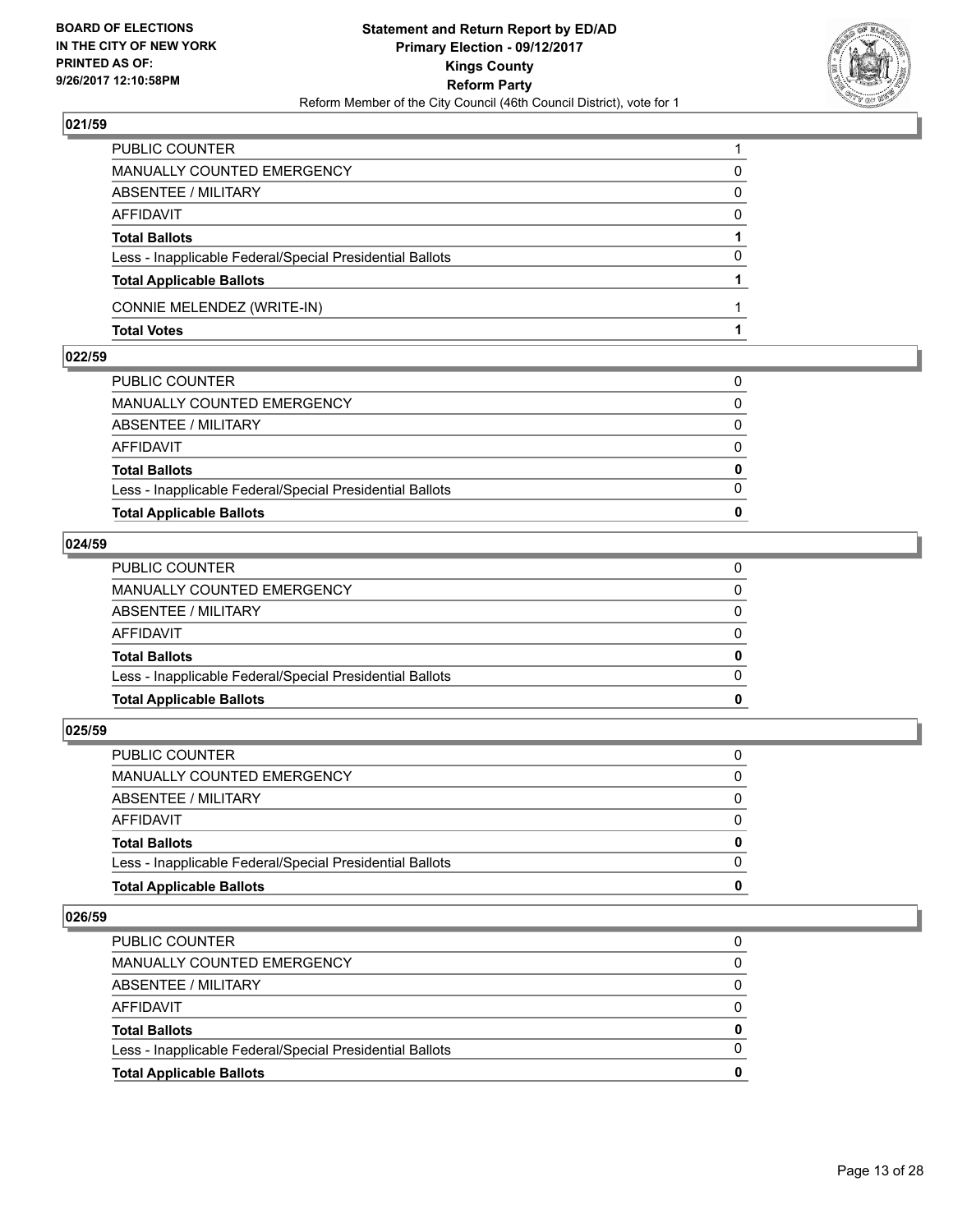

| <b>Total Applicable Ballots</b>                          | 0        |
|----------------------------------------------------------|----------|
| Less - Inapplicable Federal/Special Presidential Ballots | $\Omega$ |
| <b>Total Ballots</b>                                     | 0        |
| AFFIDAVIT                                                | 0        |
| <b>ABSENTEE / MILITARY</b>                               | $\Omega$ |
| MANUALLY COUNTED EMERGENCY                               | 0        |
| PUBLIC COUNTER                                           | 0        |

#### **028/59**

| PUBLIC COUNTER                                           | 5            |
|----------------------------------------------------------|--------------|
| MANUALLY COUNTED EMERGENCY                               | 0            |
| ABSENTEE / MILITARY                                      | 0            |
| AFFIDAVIT                                                | 0            |
| <b>Total Ballots</b>                                     | 5            |
| Less - Inapplicable Federal/Special Presidential Ballots | $\mathbf{0}$ |
| <b>Total Applicable Ballots</b>                          | 5            |
| LETIHA JAMES (WRITE-IN)                                  |              |
| UNATTRIBUTABLE WRITE-IN (WRITE-IN)                       | 2            |
| <b>Total Votes</b>                                       | 3            |
| Unrecorded                                               | 2            |
|                                                          |              |

#### **029/59**

| PUBLIC COUNTER                                           |   |
|----------------------------------------------------------|---|
| MANUALLY COUNTED EMERGENCY                               |   |
| ABSENTEE / MILITARY                                      | 0 |
| <b>AFFIDAVIT</b>                                         | 0 |
| <b>Total Ballots</b>                                     |   |
| Less - Inapplicable Federal/Special Presidential Ballots | 0 |
| <b>Total Applicable Ballots</b>                          |   |
| Unrecorded                                               |   |

| <b>Total Applicable Ballots</b>                          |  |
|----------------------------------------------------------|--|
| Less - Inapplicable Federal/Special Presidential Ballots |  |
| <b>Total Ballots</b>                                     |  |
| AFFIDAVIT                                                |  |
| ABSENTEE / MILITARY                                      |  |
| MANUALLY COUNTED EMERGENCY                               |  |
| <b>PUBLIC COUNTER</b>                                    |  |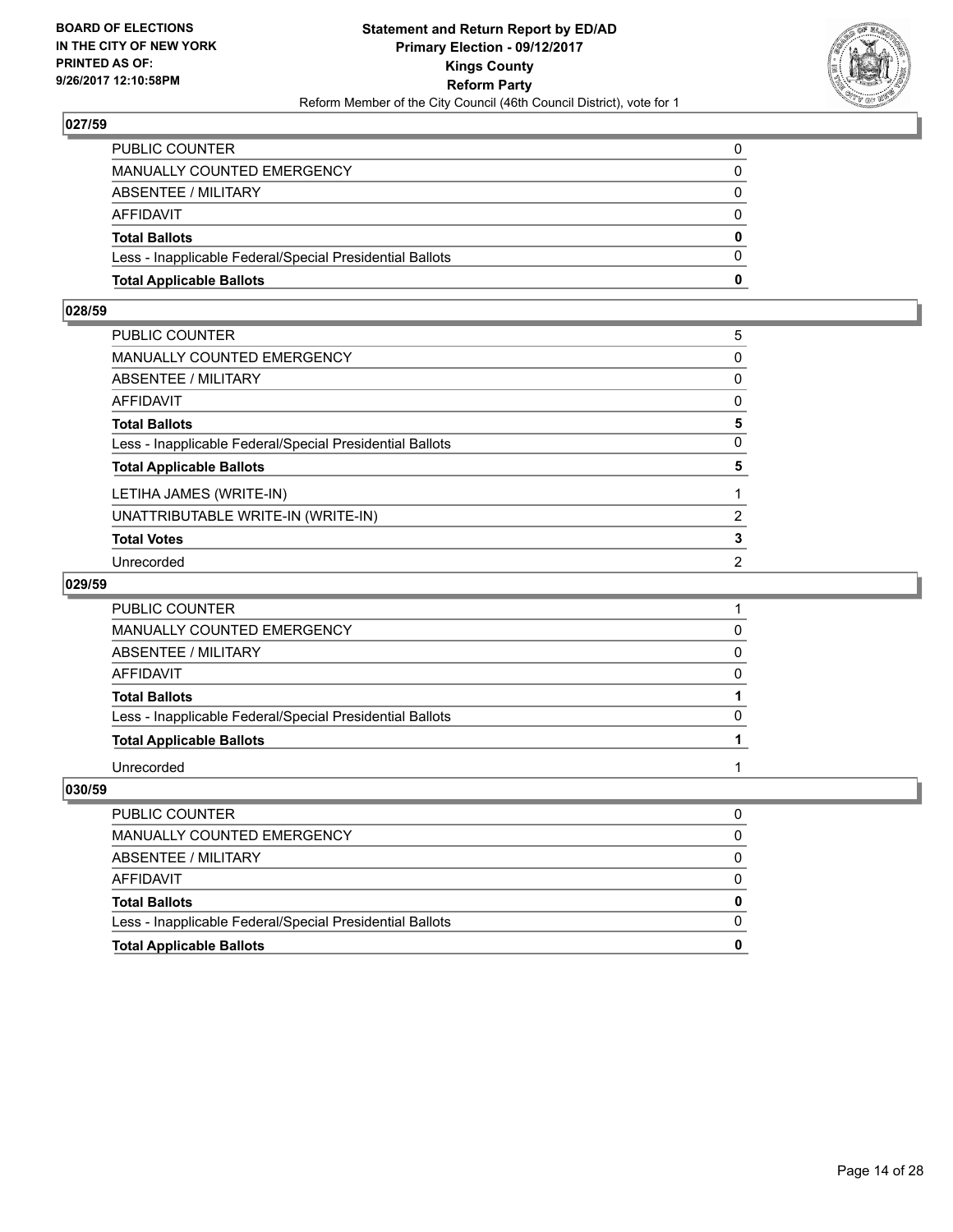

| PUBLIC COUNTER                                           |          |
|----------------------------------------------------------|----------|
| <b>MANUALLY COUNTED EMERGENCY</b>                        | 0        |
| <b>ABSENTEE / MILITARY</b>                               | 0        |
| <b>AFFIDAVIT</b>                                         | $\Omega$ |
| <b>Total Ballots</b>                                     |          |
| Less - Inapplicable Federal/Special Presidential Ballots | 0        |
| <b>Total Applicable Ballots</b>                          |          |
| <b>JUMAANE WILLIAMS (WRITE-IN)</b>                       |          |
| <b>Total Votes</b>                                       |          |

#### **032/59**

| PUBLIC COUNTER                                           |          |
|----------------------------------------------------------|----------|
| MANUALLY COUNTED EMERGENCY                               | $\Omega$ |
| ABSENTEE / MILITARY                                      | $\Omega$ |
| AFFIDAVIT                                                | $\Omega$ |
| <b>Total Ballots</b>                                     |          |
| Less - Inapplicable Federal/Special Presidential Ballots | 0        |
| <b>Total Applicable Ballots</b>                          |          |
| JOESPH ESPOSITO (WRITE-IN)                               |          |
| <b>Total Votes</b>                                       |          |
|                                                          |          |

#### **033/59**

| PUBLIC COUNTER                                           | 0            |
|----------------------------------------------------------|--------------|
| MANUALLY COUNTED EMERGENCY                               | 0            |
| ABSENTEE / MILITARY                                      |              |
| AFFIDAVIT                                                | 0            |
| <b>Total Ballots</b>                                     |              |
| Less - Inapplicable Federal/Special Presidential Ballots | $\mathbf{0}$ |
| <b>Total Applicable Ballots</b>                          |              |
| JOHN CHIARA (WRITE-IN)                                   |              |
| <b>Total Votes</b>                                       |              |
|                                                          |              |

| PUBLIC COUNTER                                           |              |
|----------------------------------------------------------|--------------|
| MANUALLY COUNTED EMERGENCY                               | O            |
| ABSENTEE / MILITARY                                      | O            |
| AFFIDAVIT                                                | <sup>0</sup> |
| <b>Total Ballots</b>                                     |              |
| Less - Inapplicable Federal/Special Presidential Ballots | O            |
| <b>Total Applicable Ballots</b>                          |              |
| Unrecorded                                               |              |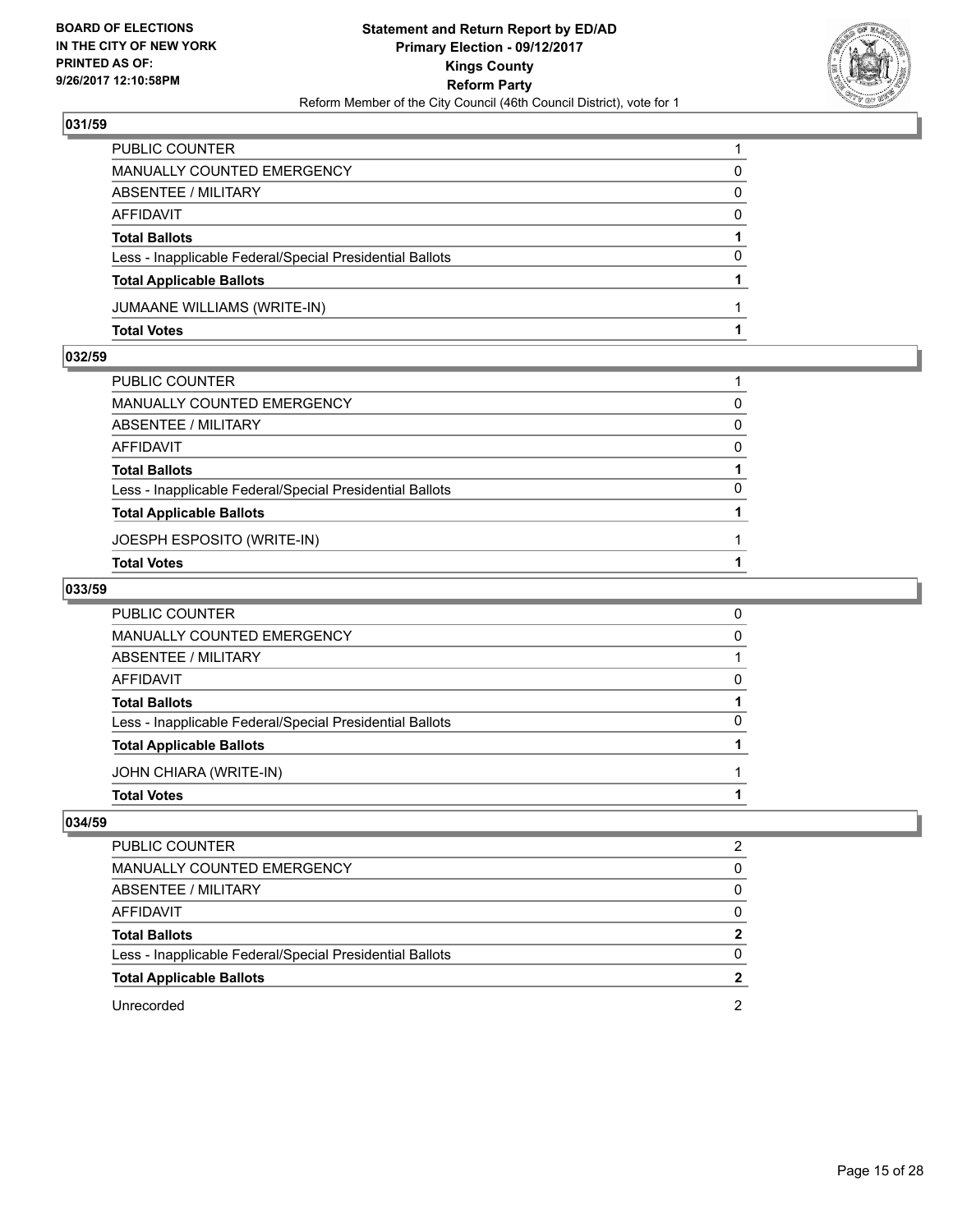

| PUBLIC COUNTER                                           | 3        |
|----------------------------------------------------------|----------|
| <b>MANUALLY COUNTED EMERGENCY</b>                        | 0        |
| ABSENTEE / MILITARY                                      |          |
| <b>AFFIDAVIT</b>                                         | 0        |
| <b>Total Ballots</b>                                     | 4        |
| Less - Inapplicable Federal/Special Presidential Ballots | $\Omega$ |
| <b>Total Applicable Ballots</b>                          | 4        |
| Unrecorded                                               | 4        |

# **036/59**

| PUBLIC COUNTER                                           | 2 |
|----------------------------------------------------------|---|
| MANUALLY COUNTED EMERGENCY                               | 0 |
| ABSENTEE / MILITARY                                      | 0 |
| AFFIDAVIT                                                | 0 |
| <b>Total Ballots</b>                                     | 2 |
| Less - Inapplicable Federal/Special Presidential Ballots | 0 |
| <b>Total Applicable Ballots</b>                          | 2 |
| SEAN DONAHUE (WRITE-IN)                                  |   |
| <b>Total Votes</b>                                       |   |
| Unrecorded                                               |   |

#### **037/59**

| PUBLIC COUNTER                                           | 3            |
|----------------------------------------------------------|--------------|
| MANUALLY COUNTED EMERGENCY                               | $\Omega$     |
| ABSENTEE / MILITARY                                      | 0            |
| AFFIDAVIT                                                | $\mathbf{0}$ |
| Total Ballots                                            | 3            |
| Less - Inapplicable Federal/Special Presidential Ballots | 0            |
| <b>Total Applicable Ballots</b>                          |              |
| UNATTRIBUTABLE WRITE-IN (WRITE-IN)                       |              |
| <b>Total Votes</b>                                       |              |
| Unrecorded                                               | 2            |

| PUBLIC COUNTER                                           |   |
|----------------------------------------------------------|---|
| MANUALLY COUNTED EMERGENCY                               | O |
| ABSENTEE / MILITARY                                      | 0 |
| AFFIDAVIT                                                | O |
| <b>Total Ballots</b>                                     |   |
| Less - Inapplicable Federal/Special Presidential Ballots |   |
| <b>Total Applicable Ballots</b>                          |   |
| Unrecorded                                               |   |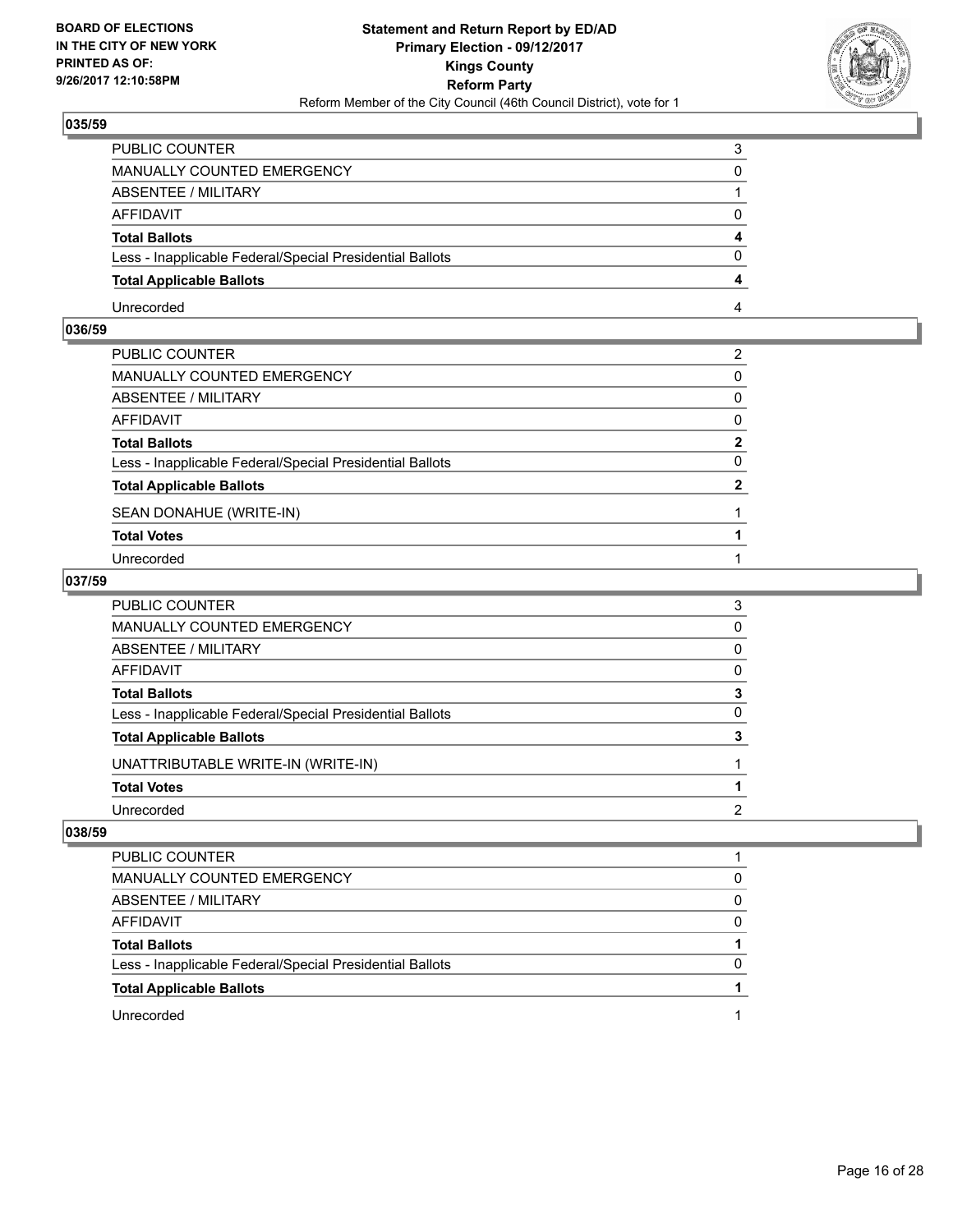

| PUBLIC COUNTER                                           |  |
|----------------------------------------------------------|--|
| MANUALLY COUNTED EMERGENCY                               |  |
| ABSENTEE / MILITARY                                      |  |
| AFFIDAVIT                                                |  |
| <b>Total Ballots</b>                                     |  |
| Less - Inapplicable Federal/Special Presidential Ballots |  |
| <b>Total Applicable Ballots</b>                          |  |
| Unrecorded                                               |  |

# **040/59**

| MANUALLY COUNTED EMERGENCY<br>ABSENTEE / MILITARY<br>AFFIDAVIT<br><b>Total Ballots</b><br>Less - Inapplicable Federal/Special Presidential Ballots<br><b>Total Applicable Ballots</b> | 0            |
|---------------------------------------------------------------------------------------------------------------------------------------------------------------------------------------|--------------|
|                                                                                                                                                                                       |              |
|                                                                                                                                                                                       | 0            |
|                                                                                                                                                                                       | $\mathbf{0}$ |
|                                                                                                                                                                                       | 3            |
|                                                                                                                                                                                       | $\Omega$     |
|                                                                                                                                                                                       |              |
| Unrecorded<br>3                                                                                                                                                                       | 3            |

# **041/59**

| <b>Total Applicable Ballots</b>                          | 0            |
|----------------------------------------------------------|--------------|
| Less - Inapplicable Federal/Special Presidential Ballots | $\Omega$     |
| <b>Total Ballots</b>                                     | $\mathbf{0}$ |
| AFFIDAVIT                                                | $\Omega$     |
| ABSENTEE / MILITARY                                      | 0            |
| MANUALLY COUNTED EMERGENCY                               | 0            |
| PUBLIC COUNTER                                           |              |

**042/59** 

| PUBLIC COUNTER                                           | 2            |
|----------------------------------------------------------|--------------|
| MANUALLY COUNTED EMERGENCY                               | 0            |
| ABSENTEE / MILITARY                                      | 0            |
| AFFIDAVIT                                                | $\Omega$     |
| <b>Total Ballots</b>                                     | $\mathbf{2}$ |
| Less - Inapplicable Federal/Special Presidential Ballots | $\Omega$     |
| <b>Total Applicable Ballots</b>                          |              |
| Unrecorded                                               | 2            |

| <b>PUBLIC COUNTER</b>                                    |              |
|----------------------------------------------------------|--------------|
| MANUALLY COUNTED EMERGENCY                               | 0            |
| ABSENTEE / MILITARY                                      | 0            |
| AFFIDAVIT                                                | 0            |
| <b>Total Ballots</b>                                     |              |
| Less - Inapplicable Federal/Special Presidential Ballots | <sup>0</sup> |
| <b>Total Applicable Ballots</b>                          |              |
| Unrecorded                                               |              |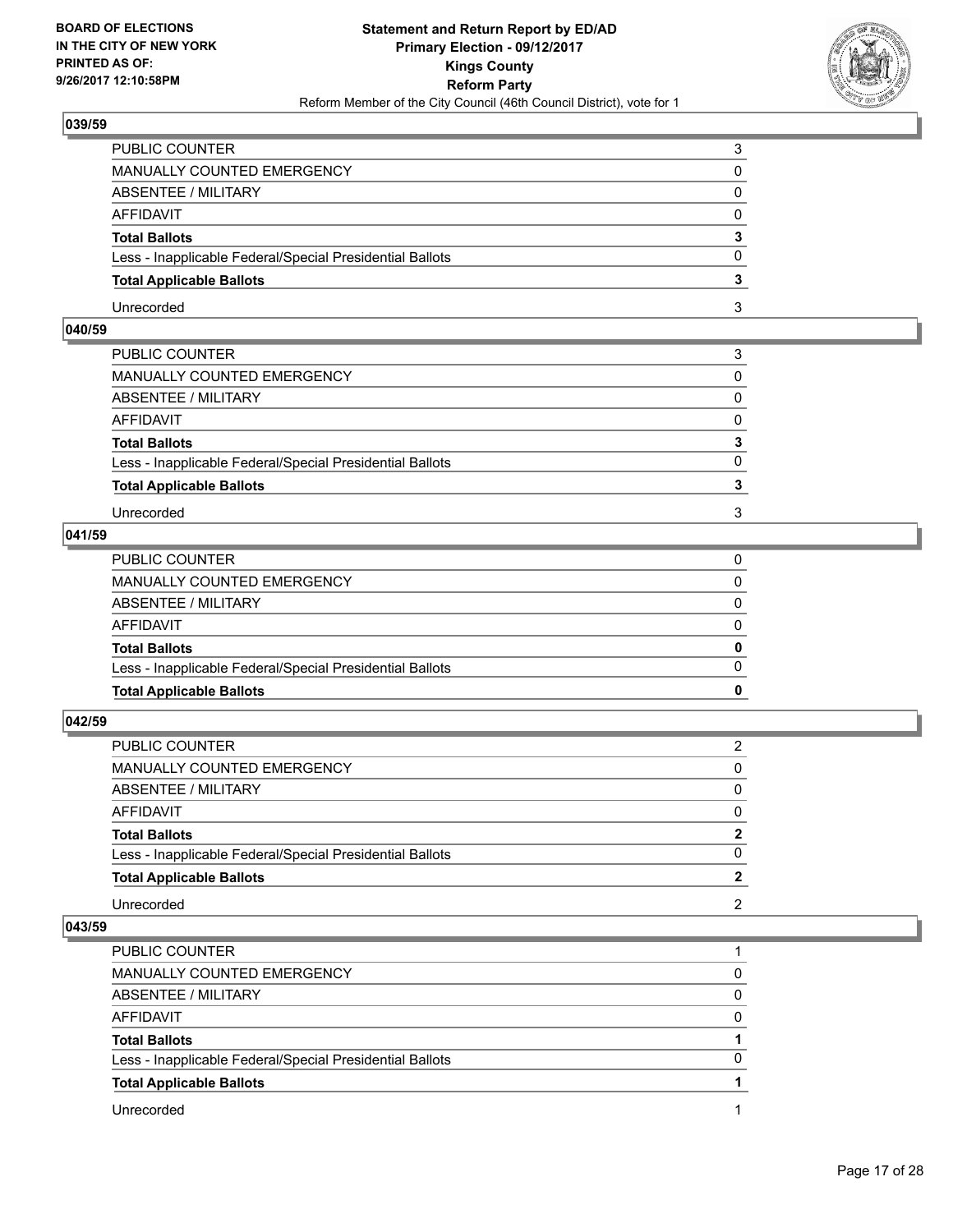

| PUBLIC COUNTER                                           |  |
|----------------------------------------------------------|--|
| <b>MANUALLY COUNTED EMERGENCY</b>                        |  |
| <b>ABSENTEE / MILITARY</b>                               |  |
| AFFIDAVIT                                                |  |
| <b>Total Ballots</b>                                     |  |
| Less - Inapplicable Federal/Special Presidential Ballots |  |
| <b>Total Applicable Ballots</b>                          |  |
| Unrecorded                                               |  |

# **045/59**

| PUBLIC COUNTER                                           |          |
|----------------------------------------------------------|----------|
| MANUALLY COUNTED EMERGENCY                               | 0        |
| ABSENTEE / MILITARY                                      | $\Omega$ |
| AFFIDAVIT                                                | $\Omega$ |
| <b>Total Ballots</b>                                     |          |
| Less - Inapplicable Federal/Special Presidential Ballots | $\Omega$ |
| <b>Total Applicable Ballots</b>                          |          |
| Unrecorded                                               |          |

# **047/59**

| PUBLIC COUNTER                                           |              |
|----------------------------------------------------------|--------------|
| MANUALLY COUNTED EMERGENCY                               | 0            |
| ABSENTEE / MILITARY                                      | 0            |
| AFFIDAVIT                                                | $\mathbf{0}$ |
| <b>Total Ballots</b>                                     |              |
| Less - Inapplicable Federal/Special Presidential Ballots | $\Omega$     |
| <b>Total Applicable Ballots</b>                          |              |
| Unrecorded                                               |              |

# **049/59**

| PUBLIC COUNTER                                           |          |
|----------------------------------------------------------|----------|
| MANUALLY COUNTED EMERGENCY                               | 0        |
| ABSENTEE / MILITARY                                      | 0        |
| AFFIDAVIT                                                | $\Omega$ |
| <b>Total Ballots</b>                                     |          |
| Less - Inapplicable Federal/Special Presidential Ballots | 0        |
| <b>Total Applicable Ballots</b>                          |          |
| UNATTRIBUTABLE WRITE-IN (WRITE-IN)                       |          |
| Total Votes                                              |          |
|                                                          |          |

| <b>Total Applicable Ballots</b>                          | o        |
|----------------------------------------------------------|----------|
| Less - Inapplicable Federal/Special Presidential Ballots |          |
| <b>Total Ballots</b>                                     | 0        |
| AFFIDAVIT                                                | 0        |
| ABSENTEE / MILITARY                                      | $\Omega$ |
| MANUALLY COUNTED EMERGENCY                               | 0        |
| <b>PUBLIC COUNTER</b>                                    |          |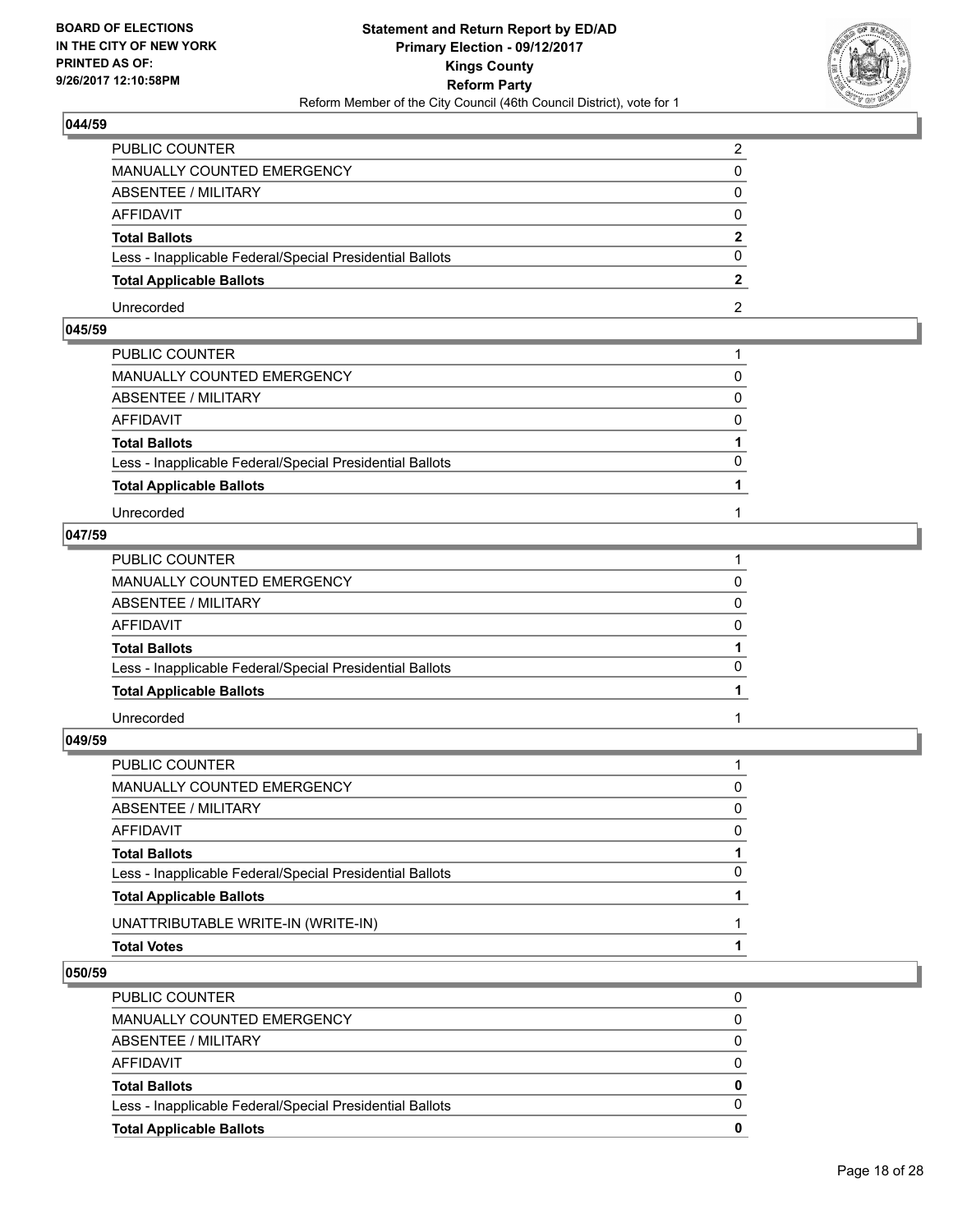

| <b>Total Applicable Ballots</b>                          | 0        |
|----------------------------------------------------------|----------|
| Less - Inapplicable Federal/Special Presidential Ballots | $\Omega$ |
| <b>Total Ballots</b>                                     | 0        |
| AFFIDAVIT                                                | $\Omega$ |
| <b>ABSENTEE / MILITARY</b>                               | $\Omega$ |
| MANUALLY COUNTED EMERGENCY                               | 0        |
| PUBLIC COUNTER                                           | 0        |

#### **052/59**

| PUBLIC COUNTER                                           |          |
|----------------------------------------------------------|----------|
| MANUALLY COUNTED EMERGENCY                               | $\Omega$ |
| ABSENTEE / MILITARY                                      |          |
| AFFIDAVIT                                                | $\Omega$ |
| <b>Total Ballots</b>                                     |          |
| Less - Inapplicable Federal/Special Presidential Ballots | $\Omega$ |
| <b>Total Applicable Ballots</b>                          |          |
| ROXANNE PERSUD (WRITE-IN)                                |          |
| <b>Total Votes</b>                                       |          |

#### **053/59**

| <b>Total Applicable Ballots</b>                          | 0            |
|----------------------------------------------------------|--------------|
| Less - Inapplicable Federal/Special Presidential Ballots | $\Omega$     |
| <b>Total Ballots</b>                                     | $\mathbf{0}$ |
| AFFIDAVIT                                                | $\Omega$     |
| ABSENTEE / MILITARY                                      | $\Omega$     |
| MANUALLY COUNTED EMERGENCY                               | $\Omega$     |
| PUBLIC COUNTER                                           | 0            |
|                                                          |              |

# **054/59**

| PUBLIC COUNTER                                           |          |
|----------------------------------------------------------|----------|
| MANUALLY COUNTED EMERGENCY                               | 0        |
| ABSENTEE / MILITARY                                      | 0        |
| <b>AFFIDAVIT</b>                                         | $\Omega$ |
| <b>Total Ballots</b>                                     |          |
| Less - Inapplicable Federal/Special Presidential Ballots | 0        |
| <b>Total Applicable Ballots</b>                          |          |
| Unrecorded                                               |          |

| <b>PUBLIC COUNTER</b>                                    |   |
|----------------------------------------------------------|---|
| MANUALLY COUNTED EMERGENCY                               | 0 |
| ABSENTEE / MILITARY                                      | 0 |
| AFFIDAVIT                                                |   |
| <b>Total Ballots</b>                                     | 0 |
| Less - Inapplicable Federal/Special Presidential Ballots | 0 |
| <b>Total Applicable Ballots</b>                          | 0 |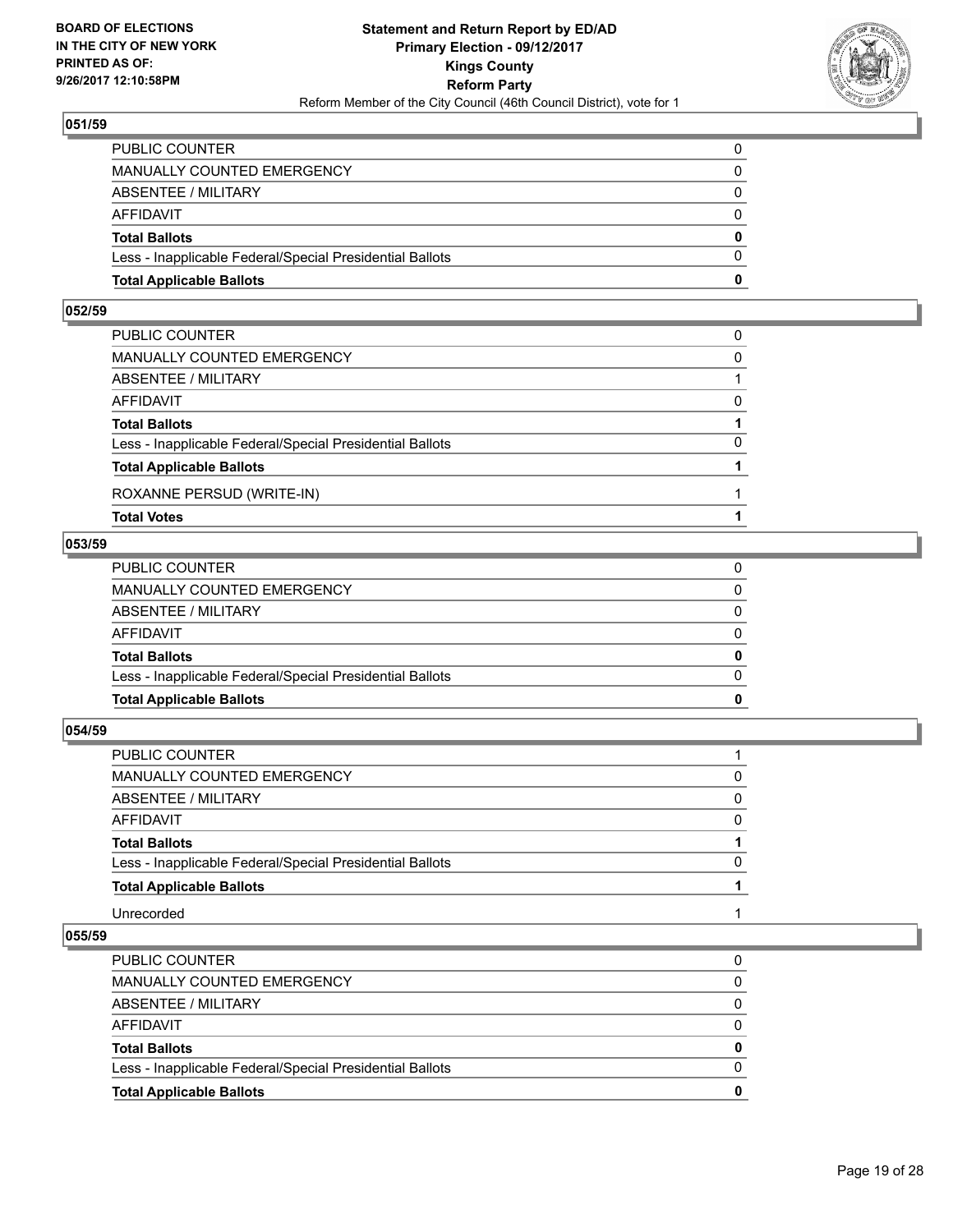

| PUBLIC COUNTER                                           |  |
|----------------------------------------------------------|--|
| <b>MANUALLY COUNTED EMERGENCY</b>                        |  |
| ABSENTEE / MILITARY                                      |  |
| AFFIDAVIT                                                |  |
| <b>Total Ballots</b>                                     |  |
| Less - Inapplicable Federal/Special Presidential Ballots |  |
| <b>Total Applicable Ballots</b>                          |  |
| Unrecorded                                               |  |

# **057/59**

| PUBLIC COUNTER                                           |          |
|----------------------------------------------------------|----------|
| MANUALLY COUNTED EMERGENCY                               | 0        |
| ABSENTEE / MILITARY                                      | $\Omega$ |
| AFFIDAVIT                                                | $\Omega$ |
| <b>Total Ballots</b>                                     |          |
| Less - Inapplicable Federal/Special Presidential Ballots | $\Omega$ |
| <b>Total Applicable Ballots</b>                          |          |
| Unrecorded                                               |          |

# **058/59**

| PUBLIC COUNTER                                           |          |
|----------------------------------------------------------|----------|
| MANUALLY COUNTED EMERGENCY                               | 0        |
| <b>ABSENTEE / MILITARY</b>                               | $\Omega$ |
| AFFIDAVIT                                                | $\Omega$ |
| <b>Total Ballots</b>                                     |          |
| Less - Inapplicable Federal/Special Presidential Ballots | $\Omega$ |
| <b>Total Applicable Ballots</b>                          |          |
| Unrecorded                                               |          |
|                                                          |          |

**059/59** 

| PUBLIC COUNTER                                           | 2              |
|----------------------------------------------------------|----------------|
| MANUALLY COUNTED EMERGENCY                               | 0              |
| ABSENTEE / MILITARY                                      | 0              |
| AFFIDAVIT                                                | 0              |
| <b>Total Ballots</b>                                     | $\overline{2}$ |
| Less - Inapplicable Federal/Special Presidential Ballots | 0              |
| <b>Total Applicable Ballots</b>                          | 2              |
| Unrecorded                                               | 2              |

| <b>Total Applicable Ballots</b>                          |  |
|----------------------------------------------------------|--|
| Less - Inapplicable Federal/Special Presidential Ballots |  |
| <b>Total Ballots</b>                                     |  |
| AFFIDAVIT                                                |  |
| ABSENTEE / MILITARY                                      |  |
| MANUALLY COUNTED EMERGENCY                               |  |
| <b>PUBLIC COUNTER</b>                                    |  |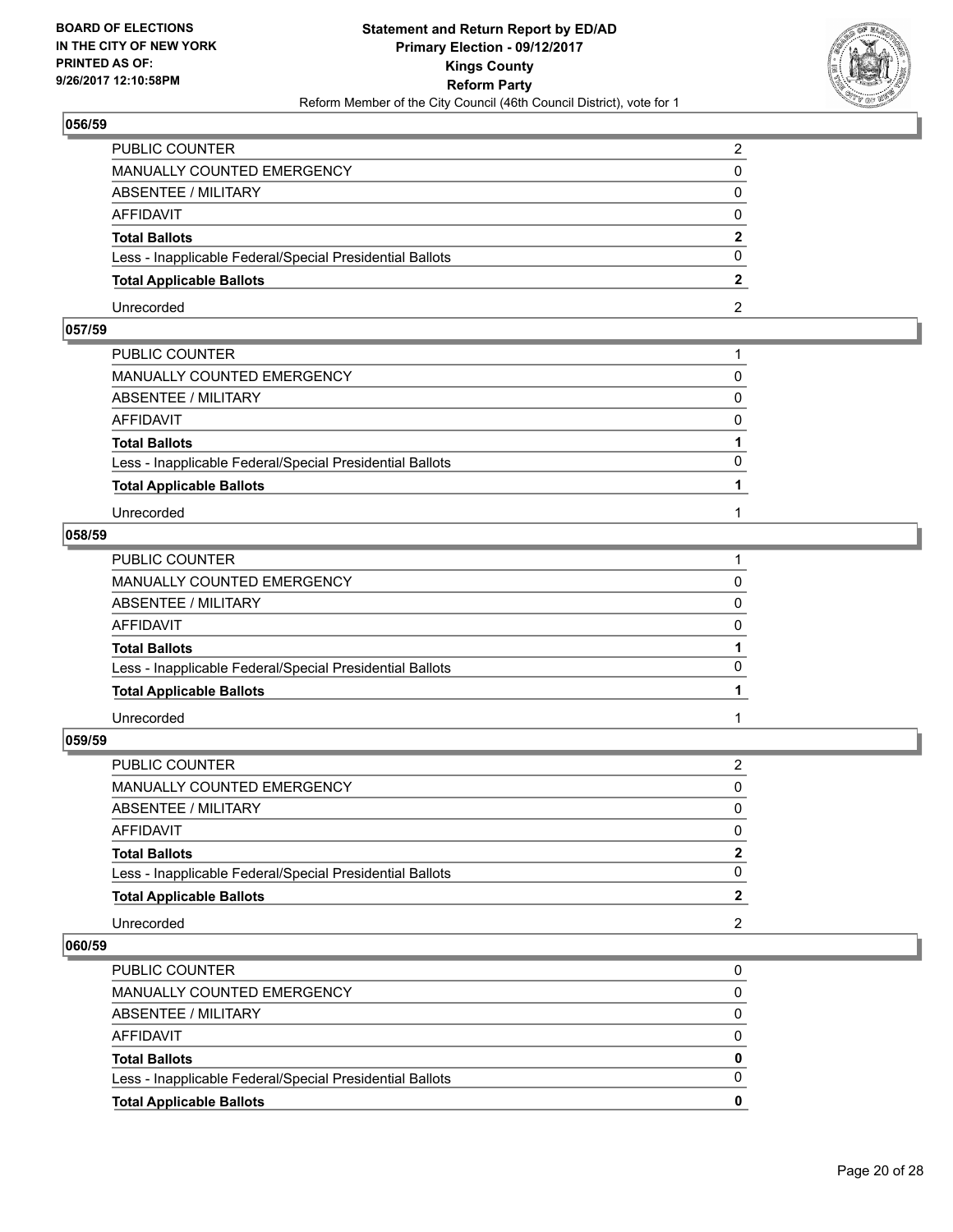

| <b>Total Applicable Ballots</b>                          | 0            |
|----------------------------------------------------------|--------------|
| Less - Inapplicable Federal/Special Presidential Ballots | $\Omega$     |
| <b>Total Ballots</b>                                     | $\mathbf{0}$ |
| <b>AFFIDAVIT</b>                                         | 0            |
| <b>ABSENTEE / MILITARY</b>                               | $\Omega$     |
| <b>MANUALLY COUNTED EMERGENCY</b>                        | $\Omega$     |
| PUBLIC COUNTER                                           |              |

#### **062/59**

| PUBLIC COUNTER                                           | 0            |
|----------------------------------------------------------|--------------|
| MANUALLY COUNTED EMERGENCY                               | 0            |
| ABSENTEE / MILITARY                                      | $\Omega$     |
| AFFIDAVIT                                                | $\Omega$     |
| <b>Total Ballots</b>                                     | $\mathbf{0}$ |
| Less - Inapplicable Federal/Special Presidential Ballots | $\Omega$     |
| <b>Total Applicable Ballots</b>                          | 0            |
|                                                          |              |

#### **063/59**

| PUBLIC COUNTER                                           | 2            |
|----------------------------------------------------------|--------------|
| <b>MANUALLY COUNTED EMERGENCY</b>                        | 0            |
| <b>ABSENTEE / MILITARY</b>                               | $\Omega$     |
| <b>AFFIDAVIT</b>                                         | $\Omega$     |
| <b>Total Ballots</b>                                     | $\mathbf{2}$ |
| Less - Inapplicable Federal/Special Presidential Ballots | $\Omega$     |
| <b>Total Applicable Ballots</b>                          |              |
| Unrecorded                                               | 2            |

#### **064/59**

| PUBLIC COUNTER                                           | 2           |
|----------------------------------------------------------|-------------|
| MANUALLY COUNTED EMERGENCY                               | 0           |
| <b>ABSENTEE / MILITARY</b>                               | 0           |
| <b>AFFIDAVIT</b>                                         | 0           |
| <b>Total Ballots</b>                                     | $\mathbf 2$ |
| Less - Inapplicable Federal/Special Presidential Ballots | 0           |
| <b>Total Applicable Ballots</b>                          | 2           |
| ALAN MAISEL (WRITE-IN)                                   |             |
| <b>Total Votes</b>                                       |             |
| Unrecorded                                               |             |

| PUBLIC COUNTER                                           |   |
|----------------------------------------------------------|---|
| MANUALLY COUNTED EMERGENCY                               |   |
| ABSENTEE / MILITARY                                      | 0 |
| AFFIDAVIT                                                | 0 |
| <b>Total Ballots</b>                                     |   |
| Less - Inapplicable Federal/Special Presidential Ballots | 0 |
| <b>Total Applicable Ballots</b>                          |   |
| Unrecorded                                               |   |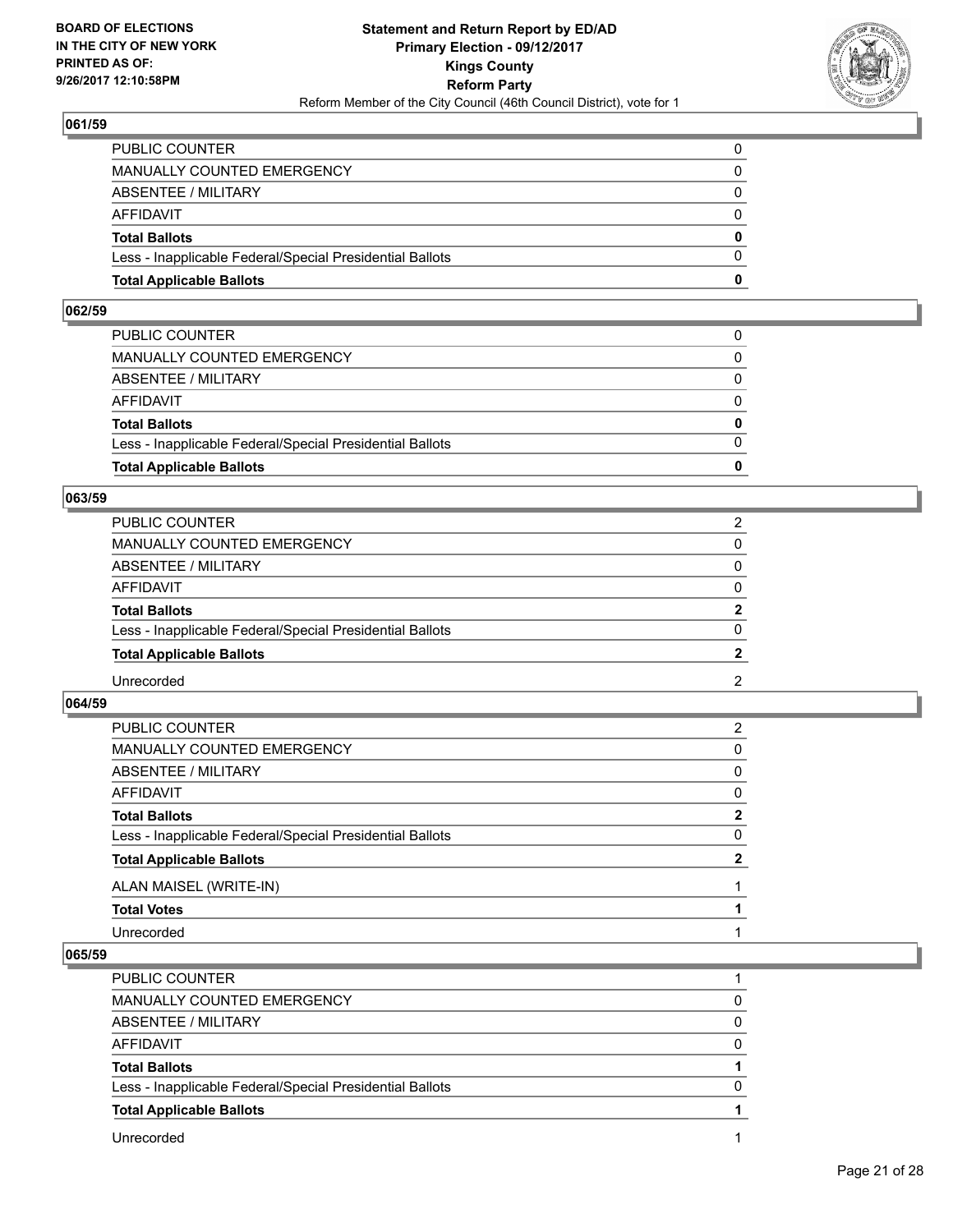

| PUBLIC COUNTER                                           |   |
|----------------------------------------------------------|---|
| <b>MANUALLY COUNTED EMERGENCY</b>                        |   |
| <b>ABSENTEE / MILITARY</b>                               | 0 |
| AFFIDAVIT                                                | O |
| <b>Total Ballots</b>                                     |   |
| Less - Inapplicable Federal/Special Presidential Ballots |   |
| <b>Total Applicable Ballots</b>                          |   |
| Unrecorded                                               |   |

# **067/59**

| <b>Total Votes</b>                                       | 2              |
|----------------------------------------------------------|----------------|
| UNATTRIBUTABLE WRITE-IN (WRITE-IN)                       | 2              |
| <b>Total Applicable Ballots</b>                          | $\overline{2}$ |
| Less - Inapplicable Federal/Special Presidential Ballots | $\Omega$       |
| <b>Total Ballots</b>                                     | $\mathbf{2}$   |
| AFFIDAVIT                                                | $\mathbf{0}$   |
| ABSENTEE / MILITARY                                      | $\Omega$       |
| MANUALLY COUNTED EMERGENCY                               | 0              |
| PUBLIC COUNTER                                           | 2              |

# **068/59**

| <b>Total Applicable Ballots</b>                          |  |
|----------------------------------------------------------|--|
| Less - Inapplicable Federal/Special Presidential Ballots |  |
| <b>Total Ballots</b>                                     |  |
| AFFIDAVIT                                                |  |
| ABSENTEE / MILITARY                                      |  |
| MANUALLY COUNTED EMERGENCY                               |  |
| PUBLIC COUNTER                                           |  |

# **069/59**

| PUBLIC COUNTER                                           | 0            |
|----------------------------------------------------------|--------------|
| MANUALLY COUNTED EMERGENCY                               | $\Omega$     |
| ABSENTEE / MILITARY                                      | 0            |
| AFFIDAVIT                                                | $\Omega$     |
| <b>Total Ballots</b>                                     | $\mathbf{0}$ |
| Less - Inapplicable Federal/Special Presidential Ballots | $\Omega$     |
| <b>Total Applicable Ballots</b>                          | 0            |
|                                                          |              |

| PUBLIC COUNTER                                           |   |
|----------------------------------------------------------|---|
| <b>MANUALLY COUNTED EMERGENCY</b>                        |   |
| ABSENTEE / MILITARY                                      | O |
| AFFIDAVIT                                                | O |
| <b>Total Ballots</b>                                     |   |
| Less - Inapplicable Federal/Special Presidential Ballots |   |
| <b>Total Applicable Ballots</b>                          |   |
| Unrecorded                                               |   |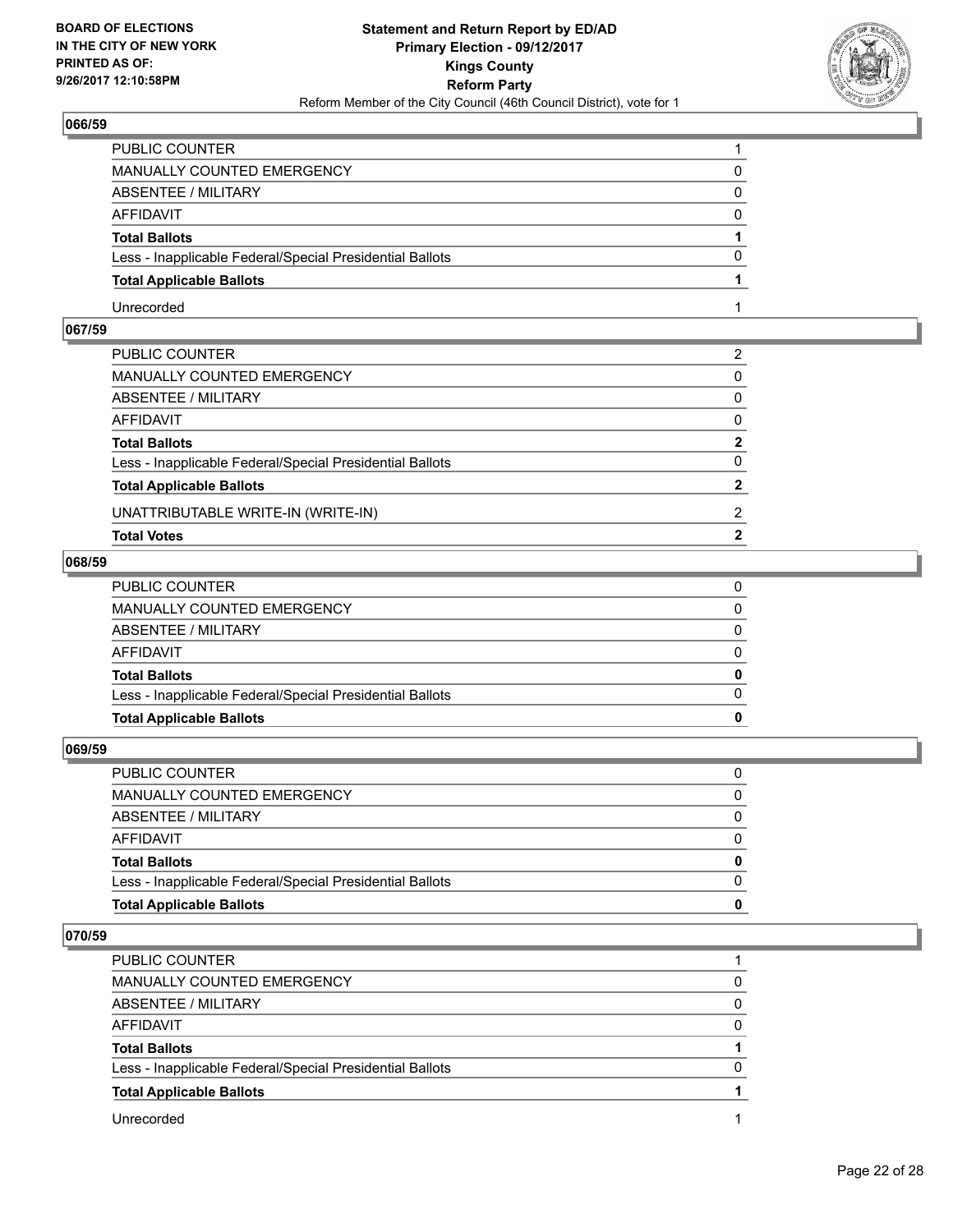

| <b>Total Applicable Ballots</b>                          | 0        |
|----------------------------------------------------------|----------|
| Less - Inapplicable Federal/Special Presidential Ballots | $\Omega$ |
| <b>Total Ballots</b>                                     | $\bf{0}$ |
| <b>AFFIDAVIT</b>                                         | 0        |
| <b>ABSENTEE / MILITARY</b>                               | $\Omega$ |
| <b>MANUALLY COUNTED EMERGENCY</b>                        | 0        |
| PUBLIC COUNTER                                           |          |

#### **072/59**

| PUBLIC COUNTER                                           |          |
|----------------------------------------------------------|----------|
| MANUALLY COUNTED EMERGENCY                               | 0        |
| ABSENTEE / MILITARY                                      | $\Omega$ |
| AFFIDAVIT                                                | $\Omega$ |
| <b>Total Ballots</b>                                     |          |
| Less - Inapplicable Federal/Special Presidential Ballots | $\Omega$ |
| <b>Total Applicable Ballots</b>                          |          |
| Unrecorded                                               |          |

# **073/59**

| <b>Total Applicable Ballots</b>                          | 0        |
|----------------------------------------------------------|----------|
| Less - Inapplicable Federal/Special Presidential Ballots | $\Omega$ |
| <b>Total Ballots</b>                                     | $\bf{0}$ |
| AFFIDAVIT                                                | $\Omega$ |
| ABSENTEE / MILITARY                                      | $\Omega$ |
| MANUALLY COUNTED EMERGENCY                               | $\Omega$ |
| PUBLIC COUNTER                                           |          |

#### **074/59**

| <b>Total Applicable Ballots</b>                          | 0        |
|----------------------------------------------------------|----------|
| Less - Inapplicable Federal/Special Presidential Ballots | 0        |
| <b>Total Ballots</b>                                     | 0        |
| AFFIDAVIT                                                | 0        |
| ABSENTEE / MILITARY                                      | $\Omega$ |
| MANUALLY COUNTED EMERGENCY                               | 0        |
| PUBLIC COUNTER                                           |          |

| PUBLIC COUNTER                                           |   |
|----------------------------------------------------------|---|
| MANUALLY COUNTED EMERGENCY                               |   |
| ABSENTEE / MILITARY                                      | O |
| AFFIDAVIT                                                |   |
| <b>Total Ballots</b>                                     |   |
| Less - Inapplicable Federal/Special Presidential Ballots | O |
| <b>Total Applicable Ballots</b>                          |   |
| Unrecorded                                               |   |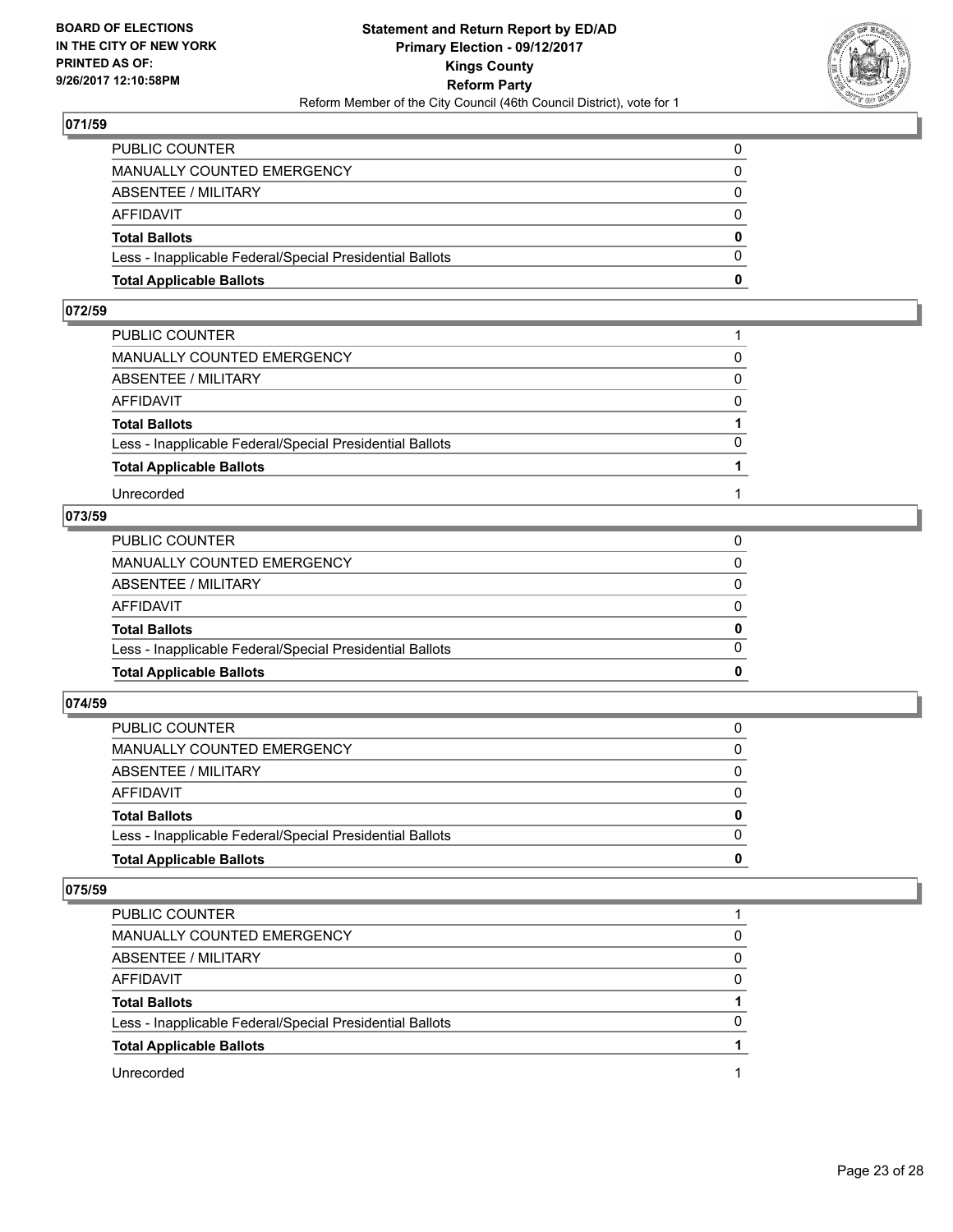

| <b>Total Applicable Ballots</b>                          | 0        |
|----------------------------------------------------------|----------|
| Less - Inapplicable Federal/Special Presidential Ballots | $\Omega$ |
| <b>Total Ballots</b>                                     | $\bf{0}$ |
| AFFIDAVIT                                                | $\Omega$ |
| <b>ABSENTEE / MILITARY</b>                               | $\Omega$ |
| <b>MANUALLY COUNTED EMERGENCY</b>                        | 0        |
| PUBLIC COUNTER                                           | 0        |

#### **077/59**

| <b>Total Applicable Ballots</b>                          | 0            |
|----------------------------------------------------------|--------------|
|                                                          |              |
| Less - Inapplicable Federal/Special Presidential Ballots | $\Omega$     |
| <b>Total Ballots</b>                                     | $\mathbf{0}$ |
| AFFIDAVIT                                                | $\Omega$     |
| ABSENTEE / MILITARY                                      | $\Omega$     |
| MANUALLY COUNTED EMERGENCY                               | 0            |
| PUBLIC COUNTER                                           |              |
|                                                          |              |

#### **078/59**

| <b>Total Applicable Ballots</b>                          | 0        |
|----------------------------------------------------------|----------|
| Less - Inapplicable Federal/Special Presidential Ballots | 0        |
| <b>Total Ballots</b>                                     | 0        |
| AFFIDAVIT                                                | 0        |
| <b>ABSENTEE / MILITARY</b>                               | $\Omega$ |
| MANUALLY COUNTED EMERGENCY                               |          |
| PUBLIC COUNTER                                           |          |

#### **079/59**

| <b>Total Applicable Ballots</b>                          | o            |
|----------------------------------------------------------|--------------|
| Less - Inapplicable Federal/Special Presidential Ballots | <sup>0</sup> |
| <b>Total Ballots</b>                                     | 0            |
| <b>AFFIDAVIT</b>                                         |              |
| ABSENTEE / MILITARY                                      | 0            |
| <b>MANUALLY COUNTED EMERGENCY</b>                        | 0            |
| <b>PUBLIC COUNTER</b>                                    |              |

| <b>Total Votes</b>                                       |   |
|----------------------------------------------------------|---|
| UNATTRIBUTABLE WRITE-IN (WRITE-IN)                       |   |
| <b>Total Applicable Ballots</b>                          |   |
| Less - Inapplicable Federal/Special Presidential Ballots | 0 |
| <b>Total Ballots</b>                                     |   |
| AFFIDAVIT                                                | 0 |
| ABSENTEE / MILITARY                                      | 0 |
| MANUALLY COUNTED EMERGENCY                               | 0 |
| PUBLIC COUNTER                                           |   |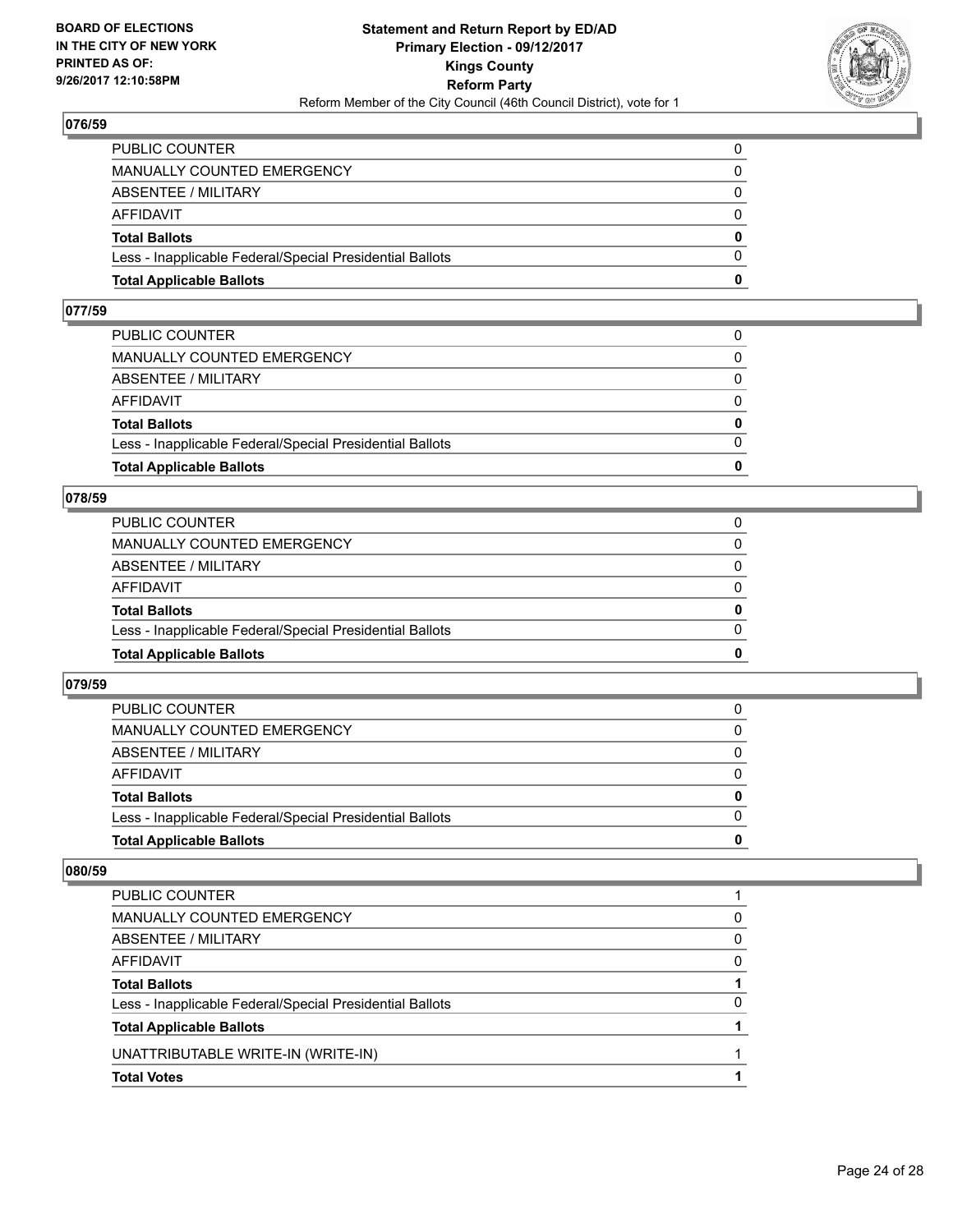

| <b>Total Applicable Ballots</b>                          | 0        |
|----------------------------------------------------------|----------|
| Less - Inapplicable Federal/Special Presidential Ballots | $\Omega$ |
| <b>Total Ballots</b>                                     | $\bf{0}$ |
| <b>AFFIDAVIT</b>                                         | 0        |
| <b>ABSENTEE / MILITARY</b>                               | $\Omega$ |
| <b>MANUALLY COUNTED EMERGENCY</b>                        | $\Omega$ |
| PUBLIC COUNTER                                           |          |

# **082/59**

| <b>Total Applicable Ballots</b>                          | 0            |
|----------------------------------------------------------|--------------|
|                                                          |              |
| Less - Inapplicable Federal/Special Presidential Ballots | $\Omega$     |
| <b>Total Ballots</b>                                     | $\mathbf{0}$ |
| AFFIDAVIT                                                | $\Omega$     |
| ABSENTEE / MILITARY                                      | $\Omega$     |
| MANUALLY COUNTED EMERGENCY                               | 0            |
| PUBLIC COUNTER                                           |              |
|                                                          |              |

#### **083/59**

| MANUALLY COUNTED EMERGENCY<br>ABSENTEE / MILITARY<br>AFFIDAVIT<br><b>Total Ballots</b><br>Less - Inapplicable Federal/Special Presidential Ballots<br><b>Total Applicable Ballots</b><br>Unrecorded | PUBLIC COUNTER |          |
|-----------------------------------------------------------------------------------------------------------------------------------------------------------------------------------------------------|----------------|----------|
|                                                                                                                                                                                                     |                | 0        |
|                                                                                                                                                                                                     |                | $\Omega$ |
|                                                                                                                                                                                                     |                | 0        |
|                                                                                                                                                                                                     |                |          |
|                                                                                                                                                                                                     |                | $\Omega$ |
|                                                                                                                                                                                                     |                |          |
|                                                                                                                                                                                                     |                |          |

#### **084/59**

| PUBLIC COUNTER                                           |          |
|----------------------------------------------------------|----------|
| MANUALLY COUNTED EMERGENCY                               | 0        |
| ABSENTEE / MILITARY                                      | $\Omega$ |
| AFFIDAVIT                                                | 0        |
| <b>Total Ballots</b>                                     |          |
| Less - Inapplicable Federal/Special Presidential Ballots | 0        |
| <b>Total Applicable Ballots</b>                          |          |
| Unrecorded                                               |          |

| Less - Inapplicable Federal/Special Presidential Ballots<br><b>Total Applicable Ballots</b> | <sup>0</sup><br>o |
|---------------------------------------------------------------------------------------------|-------------------|
| <b>Total Ballots</b>                                                                        | 0                 |
| AFFIDAVIT                                                                                   | 0                 |
| ABSENTEE / MILITARY                                                                         | 0                 |
| MANUALLY COUNTED EMERGENCY                                                                  | 0                 |
| PUBLIC COUNTER                                                                              |                   |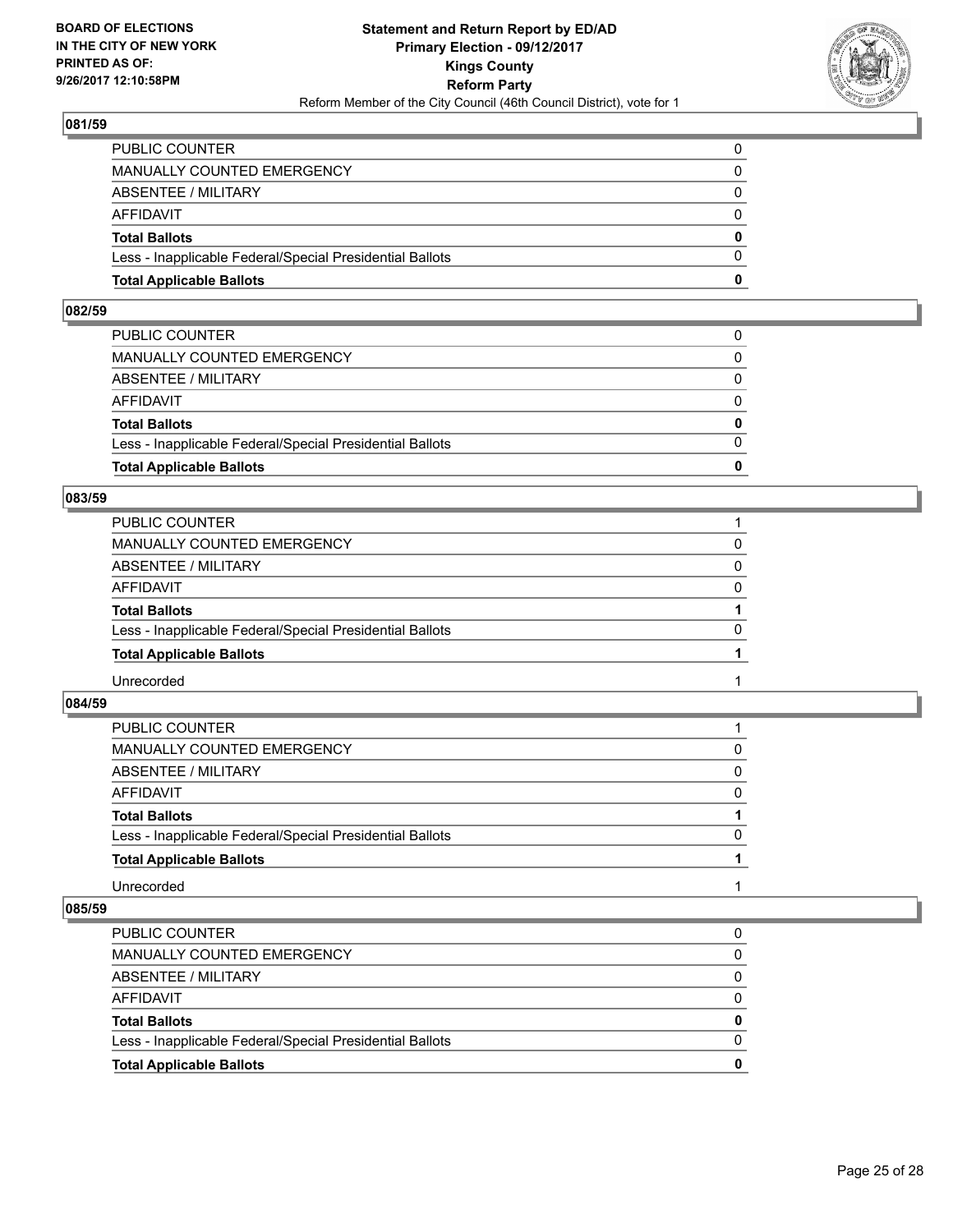

| <b>Total Applicable Ballots</b>                          | 0        |
|----------------------------------------------------------|----------|
| Less - Inapplicable Federal/Special Presidential Ballots | 0        |
| <b>Total Ballots</b>                                     | $\bf{0}$ |
| AFFIDAVIT                                                | 0        |
| ABSENTEE / MILITARY                                      | $\Omega$ |
| MANUALLY COUNTED EMERGENCY                               |          |
| <b>PUBLIC COUNTER</b>                                    |          |

| <b>Total Applicable Ballots</b>                          | 0        |
|----------------------------------------------------------|----------|
| Less - Inapplicable Federal/Special Presidential Ballots | $\Omega$ |
| <b>Total Ballots</b>                                     | $\bf{0}$ |
| <b>AFFIDAVIT</b>                                         | $\Omega$ |
| ABSENTEE / MILITARY                                      | $\Omega$ |
| <b>MANUALLY COUNTED EMERGENCY</b>                        | 0        |
| PUBLIC COUNTER                                           |          |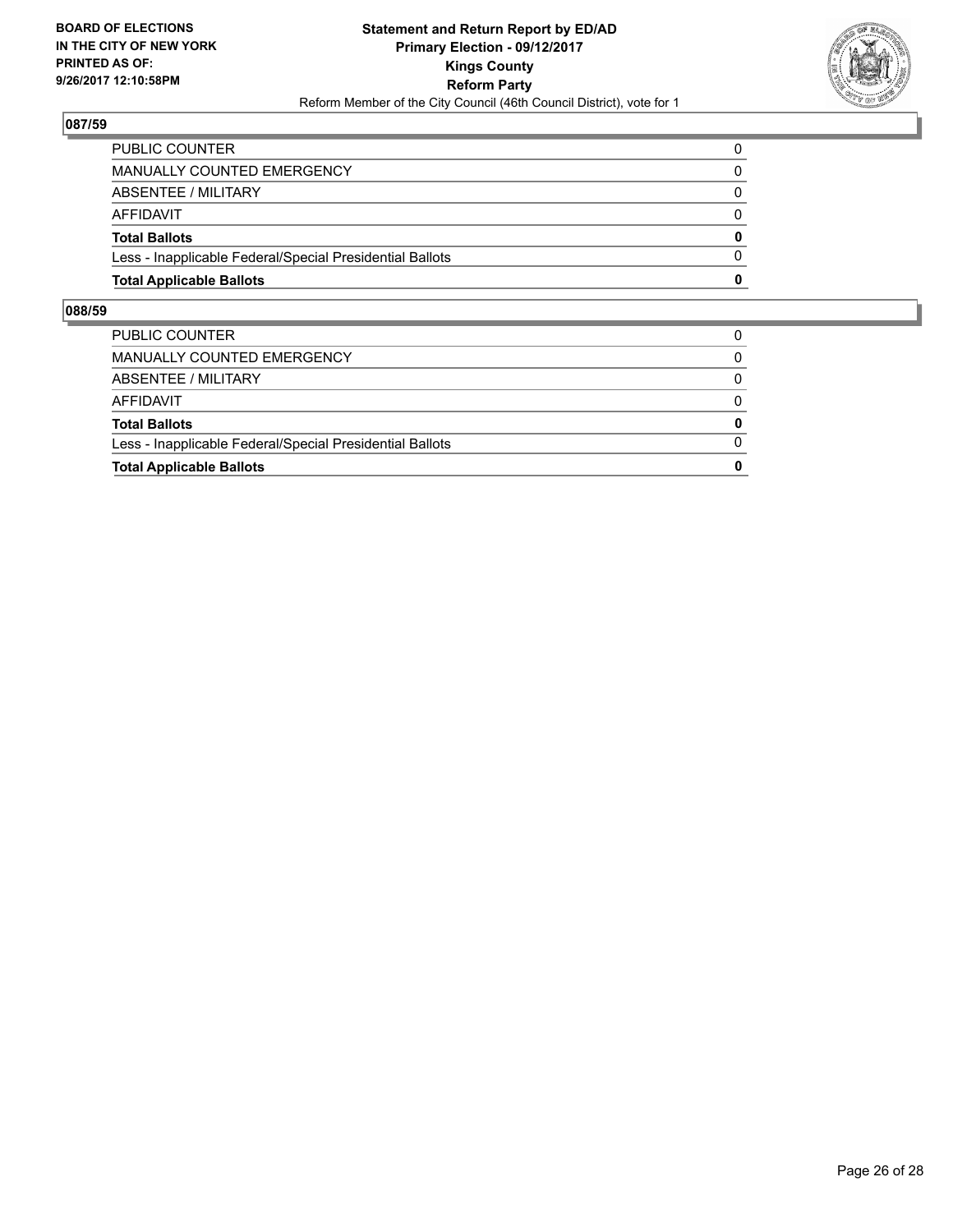

| <b>Total Applicable Ballots</b>                          | 0 |
|----------------------------------------------------------|---|
| Less - Inapplicable Federal/Special Presidential Ballots |   |
| <b>Total Ballots</b>                                     | 0 |
| AFFIDAVIT                                                | 0 |
| ABSENTEE / MILITARY                                      | 0 |
| MANUALLY COUNTED EMERGENCY                               |   |
| <b>PUBLIC COUNTER</b>                                    |   |